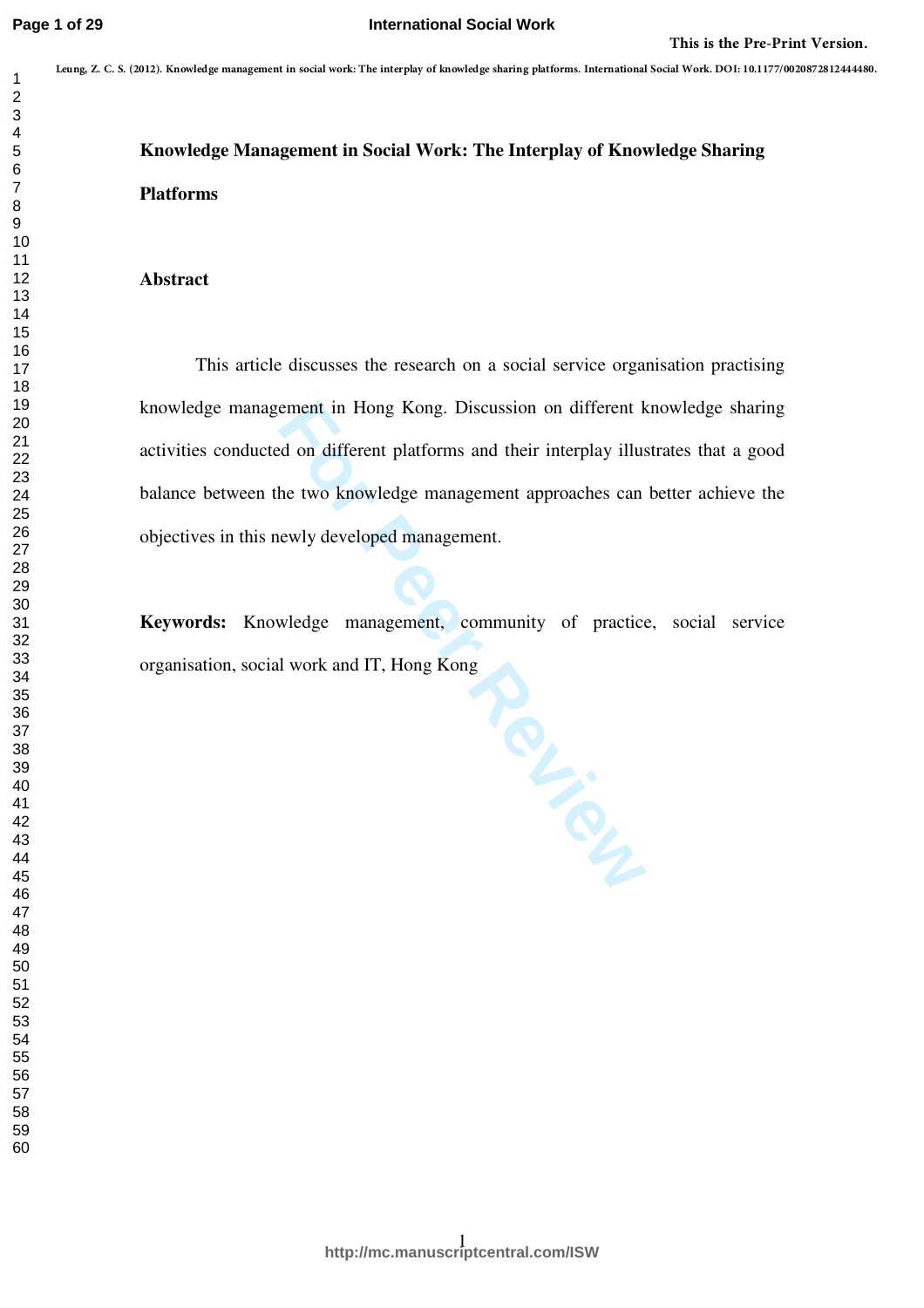managed and how they can be managed, have r<br>int years (Gould 2003; Leung, 2007). In an earlier<br>minant discussions related to knowledge manage<br>work (Leung, 2007). A careful examination of<br>ectives on and strategies of knowle Knowledge management can generally be defined as the management of creation, acquisition, analysis, maintenance and dissemination of knowledge in an organisation in order to achieve its goals (Karl, 2004). Over the last decade, social service organisations have started practising this emerging management area (Pawson *et al*., 2003; Rubenstein-Montano *et al*., 2001; Schoech *et al*., 2001). However, respective conceptual discussions, such as the different types of social work knowledge to be managed and how they can be managed, have not received much attention until recent years (Gould 2003; Leung, 2007). In an earlier article, the author argued that the dominant discussions related to knowledge management are not well adapted to social work (Leung, 2007). A careful examination of exactly how the mainstream perspectives on and strategies of knowledge management may or may not be applied to social service organisations needs to be conducted, before this newly developed area of management can really be of benefit to the profession. **Leung, Z. C. S. (2012). Knowledge management in social work: The interplay of knowledge sharing platforms. International Social Work. DOI: 10.1177/0020872812444480.**

There are two mainstream perspectives in knowledge management: technical and people-oriented. The technical perspective emphasizes capturing, processing, and disseminating an organisation's knowledge through the effective management of its databases and the codification of people's tacit knowledge (Holtshouse, 1998; Teece, 1998). Information and communication technologies play an essential role in fulfilling these objectives. On the other hand, the primary goal of the people-oriented perspective is to promote people-to-people (and mainly face-to-face) knowledge sharing, usually through the development of a Community of Practice (CoP) (Wenger, 1998). Knowledge sharing is viewed as a social process and is influenced greatly by the socio-cultural factors of an organisation, which determine the success or failure of any knowledge management efforts (von Krogh, 1998; Yang, 2004). The people-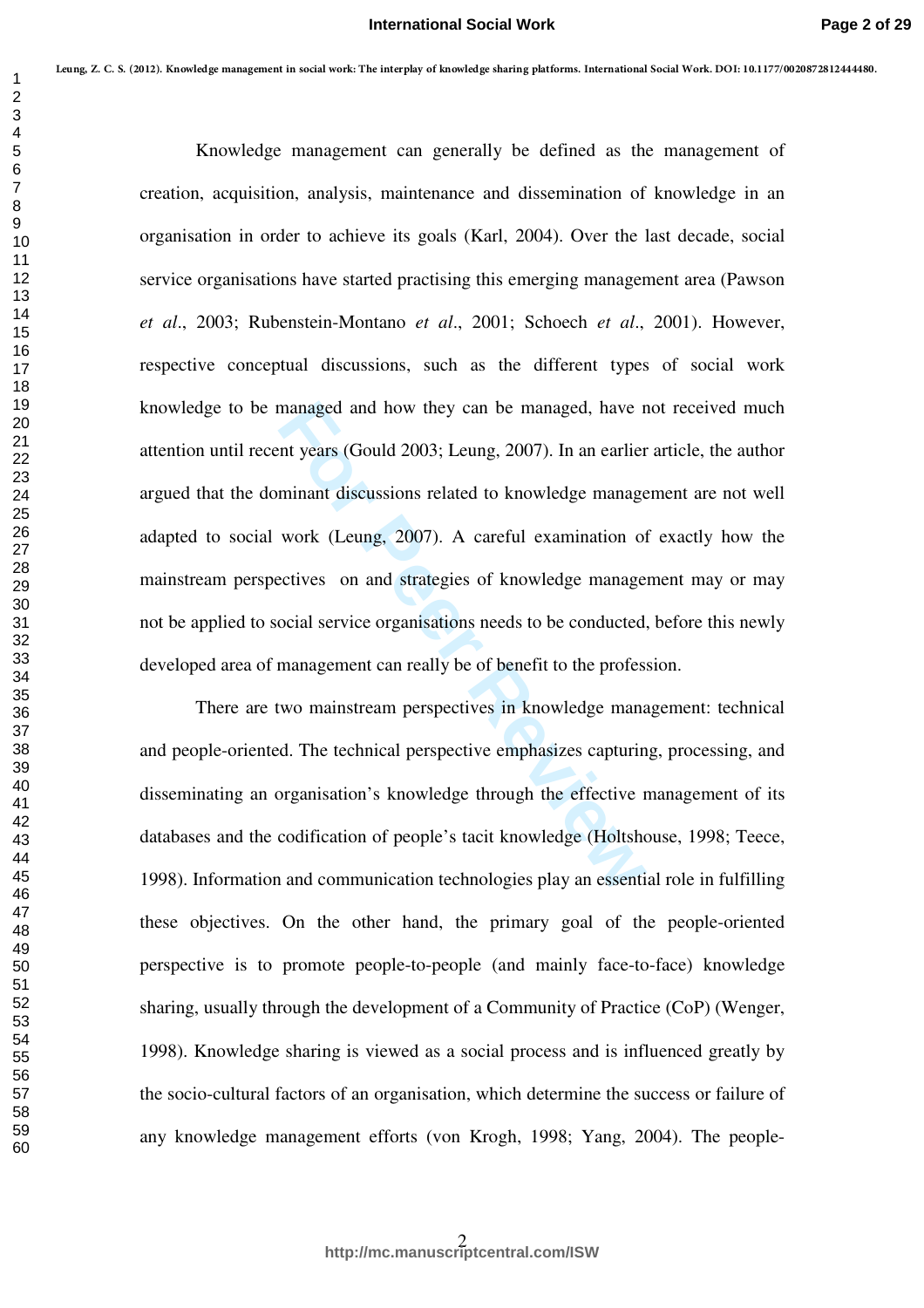#### **International Social Work**

oriented perspective also utilises technologies, but as facilitative mechanisms which enable or enhance the social processes.

Existing social work literature also reflects these two perspectives on knowledge. The evidence-based school perceives knowledge as a substantive 'product' obtained from logical, scientific, reductionist research (Reid, 2002; Rosen, 2003). This view is similar to the technical perspective of knowledge management, that knowledge, once created, exists *per se,* and is independent of the carrier. The other school focuses on social workers' reflective practice (Schön, 1983) and 'knowhow' in terms of knowledge application, instead of merely their 'know-what'. It places a higher value on the "process knowledge" of sound reasoning and judgment (Klein & Bloom, 1995; Sheppard *et al*., 2000).

nce created, exists *per se*, and is independent c<br>es on social workers' reflective practice (Schön,<br>knowledge application, instead of merely thei<br>lue on the "process knowledge" of sound reasor<br>995; Sheppard *et al.*, 2000 These two epistemological views of knowledge within social work have posed a conceptual challenge for the profession's discussion of knowledge management. By aligning the above-mentioned perspectives, the author suggests a conceptual framework for discussing knowledge management in social work (Leung, 2007:195). This framework is then used to analyse a social service organisation (hereafter referred to as the "Agency"), that practises knowledge management in Hong Kong. While the research findings on the types and processes of knowledge sharing are discussed in another article by the author (Leung, 2009b), this paper focuses on the interplay of different knowledge sharing platforms, and illustrates that a good balance between technical and people-oriented knowledge management approaches can better achieve the objectives associated with this newly developed area of social services management.<sup>1</sup> 1  $m_{\pi}y$  r, transformation is the interesting photon interaction in the internal of the constrained properties of the contrast of the constrained properties on Figure 2016. The coldense of the same of the constant of th

 $\frac{1}{1}$ . This article therefore presents only part of the research findings. Readers interested in the whole study,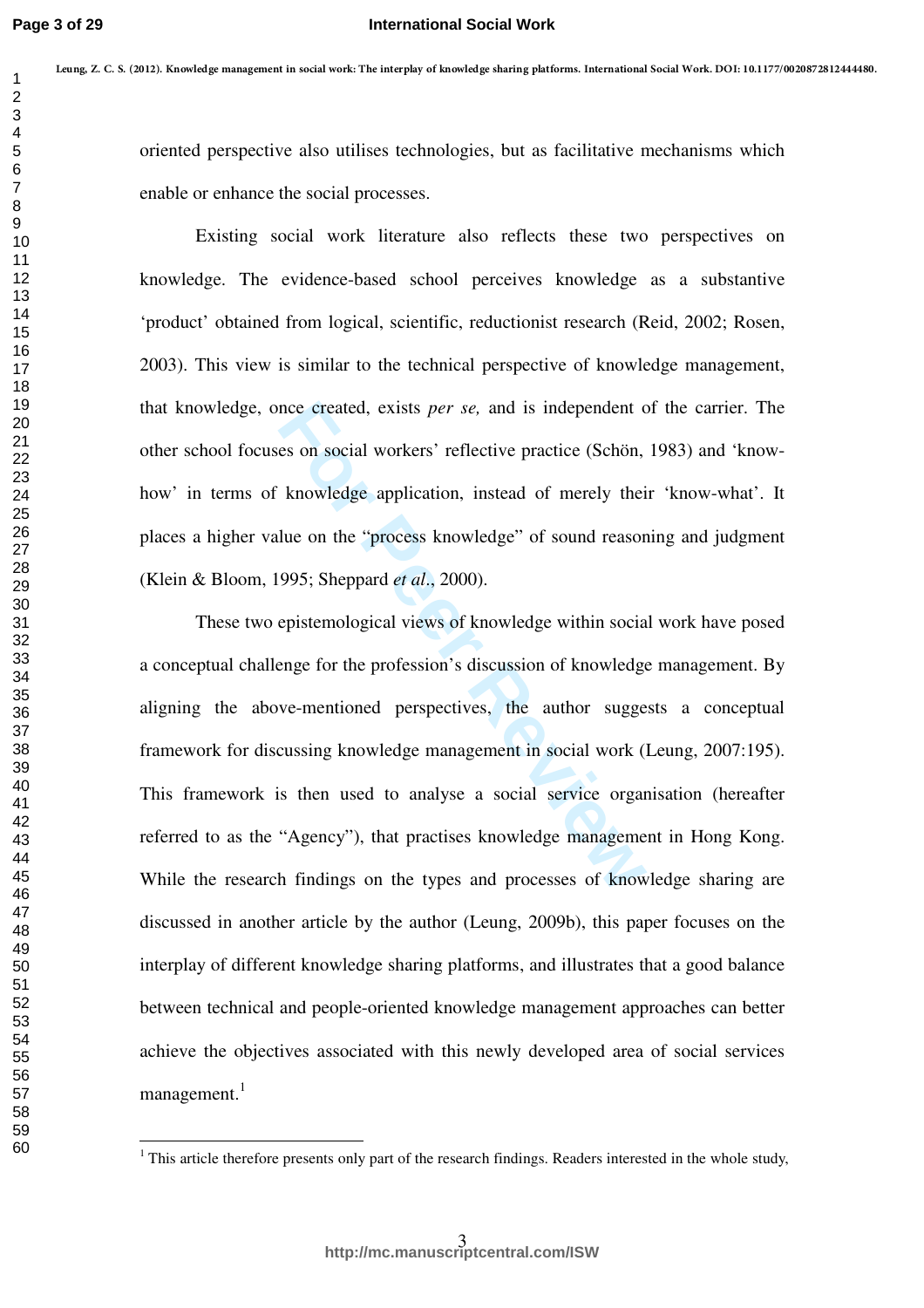#### **The Agency**

 $\overline{a}$ 

The Agency studied was established in the 1930s in Hong Kong. It is dedicated to promoting the well-being and holistic development of young people. Under its mission "Nurture the Young, Create the Future", the agency provides psychosocial support and life skills training to young people in Hong Kong. It also takes part in advocating a child-friendly community. School counselling, services for youth-at-risk and integrated social services for the young people are the major types of services provided. At the time of the study in 2006, it was operating 70 service units and employed over 700 full-time staff, approximately half of whom were professional social workers.

ort and life skills training to young people in H<br>
rating a child-friendly community. School couns<br>
integrated social services for the young people a<br>
ed. At the time of the study in 2006, it was op<br>
ed over 700 full-time The Agency's knowledge management practice was initiated by its senior management in 2002 and motivated by two considerations. The first was 'generation replacement': many senior practitioners were on the verge of retirement, which would result in a substantial loss of organisational knowledge. The second consideration was knowledge creation and reuse. Given the dramatic social changes in Hong Kong society in previous years, such as the influx of new, young immigrants from Mainland China after 1997, new knowledge and skills such as understanding of the Mainland culture/sub-culture were required. Prior to 2002, the organisation's knowledge, if recorded, was mainly stored in paper-based formats, which made the circulation of it inconvenient and limited. It was hoped that, through effective knowledge management practices and with the aid of technologies, the Agency could both retain 1  $m_{\pi}y$  r, comes would be the state of the state of the state of the state of the state of the state of the state of the state of the state of the state of the state of the state of the state of the state of the state

which is based on the author's PhD thesis (Author citation, 2009a), can download it from http://www.zenozone.idv.hk/phd/.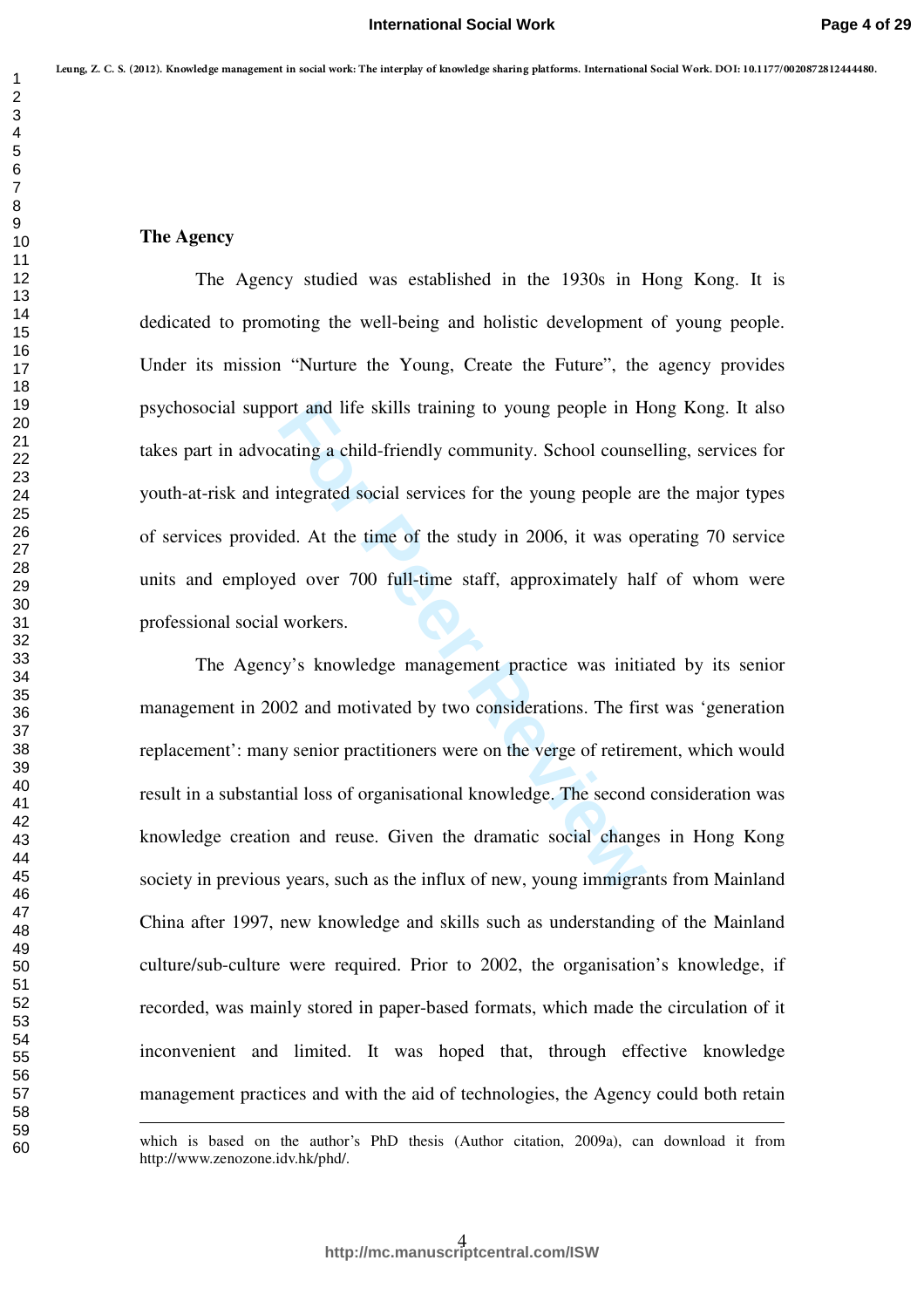its intellectual assets and promote knowledge creation by cultivating a culture of sharing. Particularly, old timer social workers were encouraged to share their practice wisdom to new comers before they left, and colleagues with special expertise (e.g. working with children suffering from Asperger syndrome) could wider spread what they knew.

This initiative was implemented under the office of one of the Assistant Directors, and operated by the Knowledge Development Officer and the Training and Development Officer. The former held responsibility for the development and promotion of technology-based knowledge-sharing activities, the latter for all other face-to-face knowledge sharing activities. In knowledge management literature, these two posts are usually referred to as the Chief Knowledge Officer and Chief Learning Officer respectively.

rated by the Knowledge Development Officer an<br>icer. The former held responsibility for the<br>nology-based knowledge-sharing activities, the<br>ledge sharing activities. In knowledge manageme<br>Illy referred to as the Chief Knowle In 2004, a web-based knowledge management system (KMS) built on the Microsoft® SharePoint Portal Server 2003 was developed for the Agency's purposes. The system integrated the Agency's email system, contact management and event management, as well as its workflow, content and document management. In this system, knowledge artifacts are stored both in centralized repositories and in distributed ones managed by individual service units, CoPs, project teams and individual staff members. Access to the distributed knowledge repositories is regulated by their respective owners. In 2005, over 500 sub-sites were created within the KMS, and more than 5,500 knowledge artifacts were archived. Common examples of such artifacts are manuals, meeting minutes, service reports and presentation handouts. At the same time, the Training and Development Officer arranged approximately 200 face-to-face knowledge-sharing activities in that year. Examples of 1  $m_{\pi}y$  7. Concerns also also the most be the most concerns and produce the state of a simulated and a sects and promote knowledge encation by cultivaring a caluse of sharing Particularly, old time social vortices ver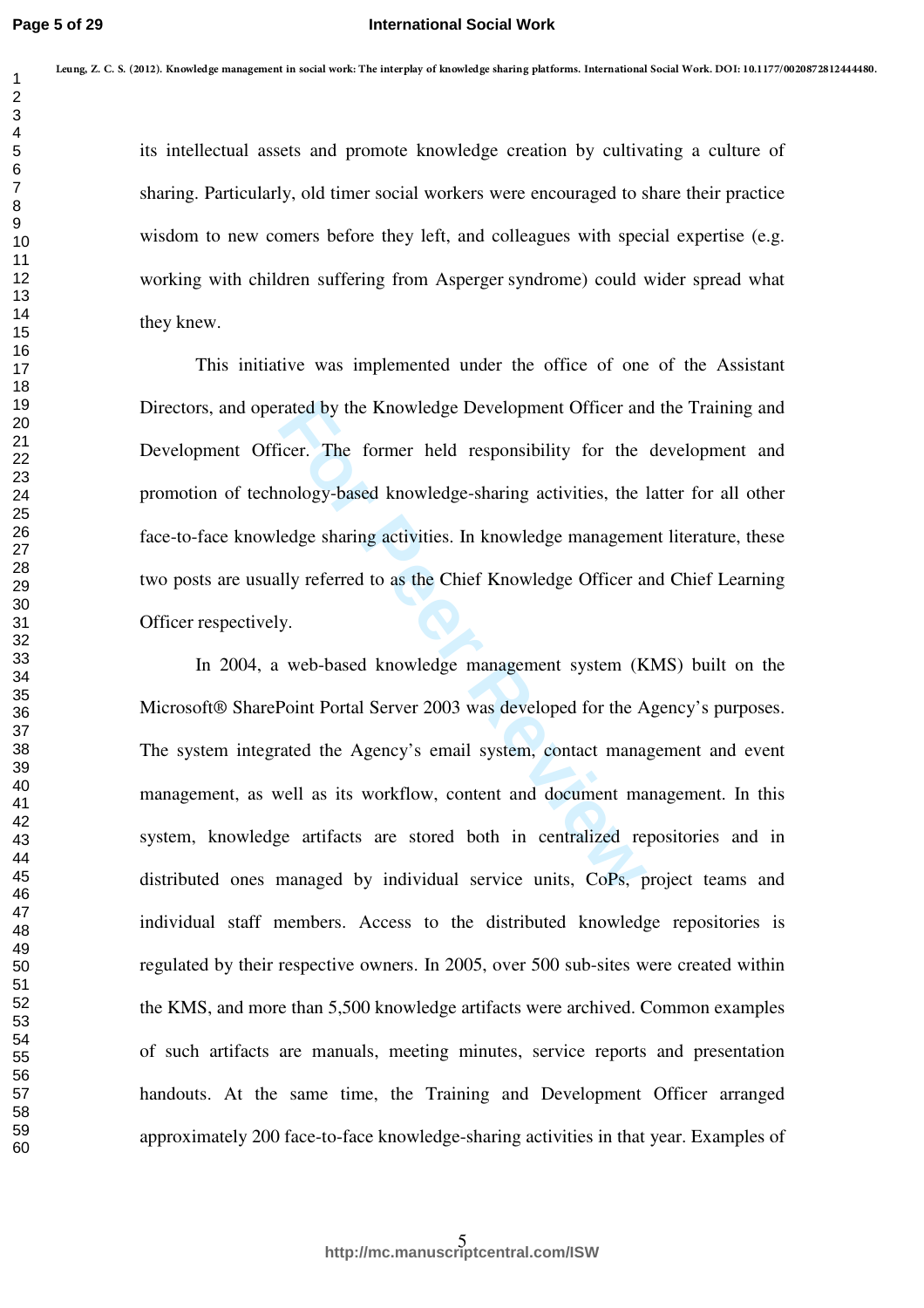these were staff conferences, training courses, job-induction programmes and practice groups.

 The following sections elaborate how this study was conducted and discuss the interplay among these different knowledge sharing activities and platforms.

# **Methodology**

adopted a qualitative interpretative case study dead is particularly effective in gaining insight into the period from September 2005 to May 2006,  $\epsilon$  - archival records of the KMS, interviews with of selected knowledge s This study adopted a qualitative interpretative case study design. The contextrich research method is particularly effective in gaining insight into this research area of concern. During the period from September 2005 to May 2006, data were acquired from three sources - archival records of the KMS, interviews with Agency staff and direct observation of selected knowledge sharing activities. Through bi-weekly logins to the KMS, the author recorded all online discussions and every new knowledge artifact uploaded to the KMS. During the nine-month period, 278 discussion messages were posted and 303 knowledge artifacts were uploaded. 1 was *L* Control transformation in the theoretical control transformation of the state of the state of the state of the state of the state of the following scattering controls, ight induction programmes and practice<br>
1 th

Seventeen interviews were also conducted. These included interviews with fifteen social workers, the Knowledge Development Officer and the Training and Development Officer. The two named officers were interviewed because of their special roles and functions related to the Agency's knowledge management initiative, while the fifteen social workers were randomly drawn from service units. Table 1 shows some background information relating to the interviewed social workers. These interviews provided an in-depth understanding of the views of both the frontline practitioners and the administrators. All interviews were transcribed for analysis.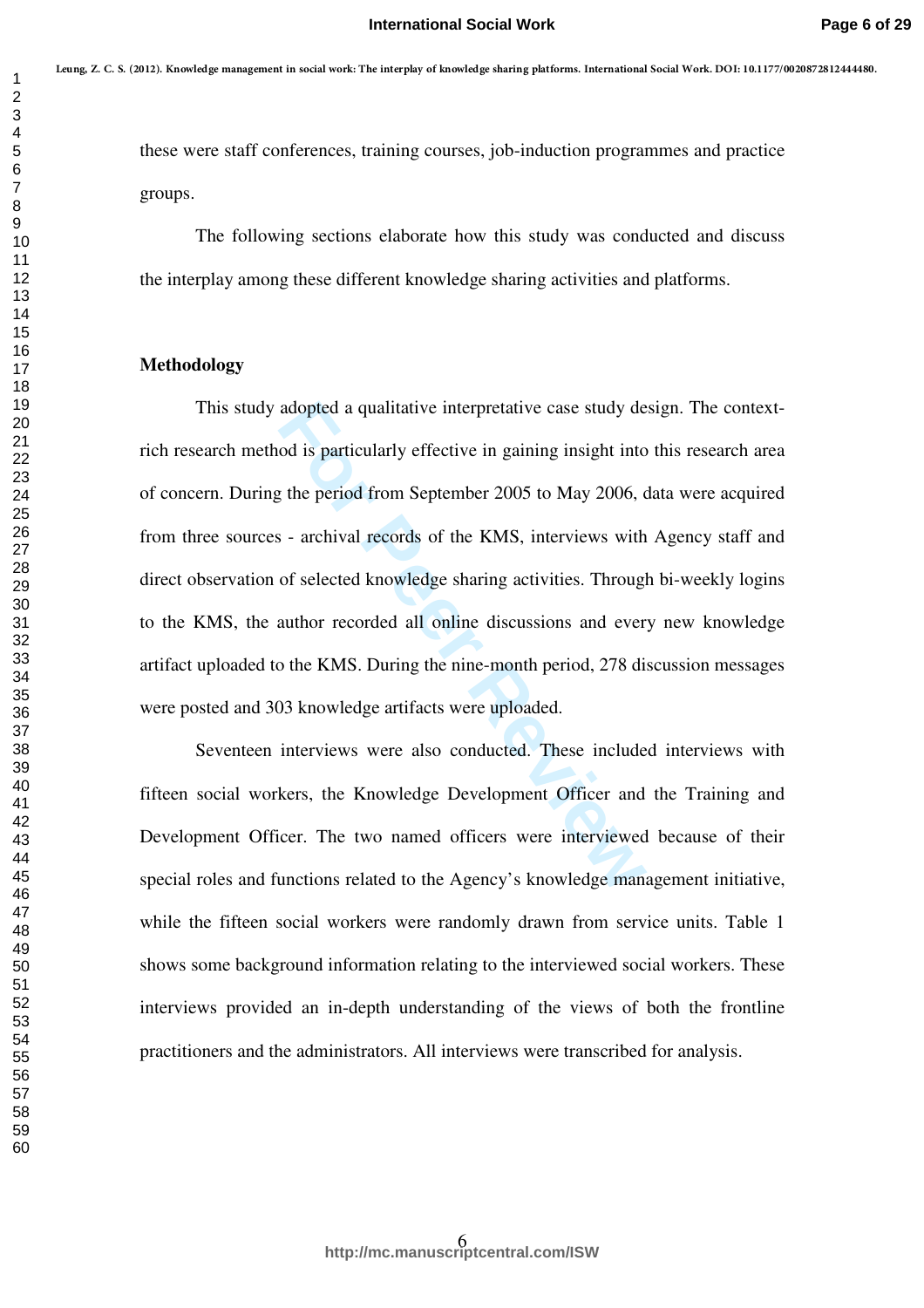|                | Social      | Sex    | SW Qualification                                | Yr. of service  | Major Serving Target                                                                      |
|----------------|-------------|--------|-------------------------------------------------|-----------------|-------------------------------------------------------------------------------------------|
|                | Worker      |        | Graduate                                        |                 |                                                                                           |
|                | Α<br>В      | M<br>M | Graduate                                        | 5<br>3          | youth in general<br>high school students                                                  |
|                | $\mathbf C$ | M      | Graduate                                        | 5               | youth in general                                                                          |
|                | D           | F      | Post-graduate                                   | 3               | children with special<br>needs                                                            |
|                | Ε           | F      | Post-graduate                                   | 10              | children in general                                                                       |
|                | F           | F      | Sub-degree                                      | 3               | youth in general                                                                          |
|                | G           | F      | Sub-degree                                      | 10              | children in general                                                                       |
|                | Η           | F      | Sub-degree                                      | 10              | street gangs                                                                              |
|                |             | M      | Sub-degree                                      | 8               | youth in general                                                                          |
|                | J           | F      | Sub-degree                                      | 9               | youth in general                                                                          |
|                | Κ           | M      | Sub-degree                                      | $>20$ yr        | youth with special<br>needs                                                               |
|                |             | F      | Graduate                                        | 26 yr           | children & parents                                                                        |
|                | M           | F      | Sub-degree                                      | 35 yr           | street gangs                                                                              |
|                | Ν           | M      | Sub-degree                                      | $>20$ yr        | youth in general                                                                          |
|                | Ο           | Μ      | Sub-degree                                      | $11 \text{ yr}$ | youth in general                                                                          |
|                |             |        |                                                 |                 |                                                                                           |
|                |             |        |                                                 |                 | sharing session amongst social workers practising a common therapeutic approach.          |
|                |             |        | The field notes were subsequently analysed.     |                 |                                                                                           |
|                |             |        |                                                 |                 | All three types of data were analysed using QSR N6 (the updated version is                |
|                |             |        |                                                 |                 | NVivo 9), a software package for qualitative content analysis. Detailed discussions of    |
|                |             |        |                                                 |                 | the analysis, such as the units of analysis, coding procedures, issues of reliability and |
|                |             |        |                                                 |                 | validity and ethical concern, etc. can be accessed by referring to the methodology        |
|                |             |        | chapter of the author's report mentioned above. |                 |                                                                                           |
| <b>Results</b> |             |        |                                                 |                 |                                                                                           |

Table 1: Background information on interviewed social workers

# **Results**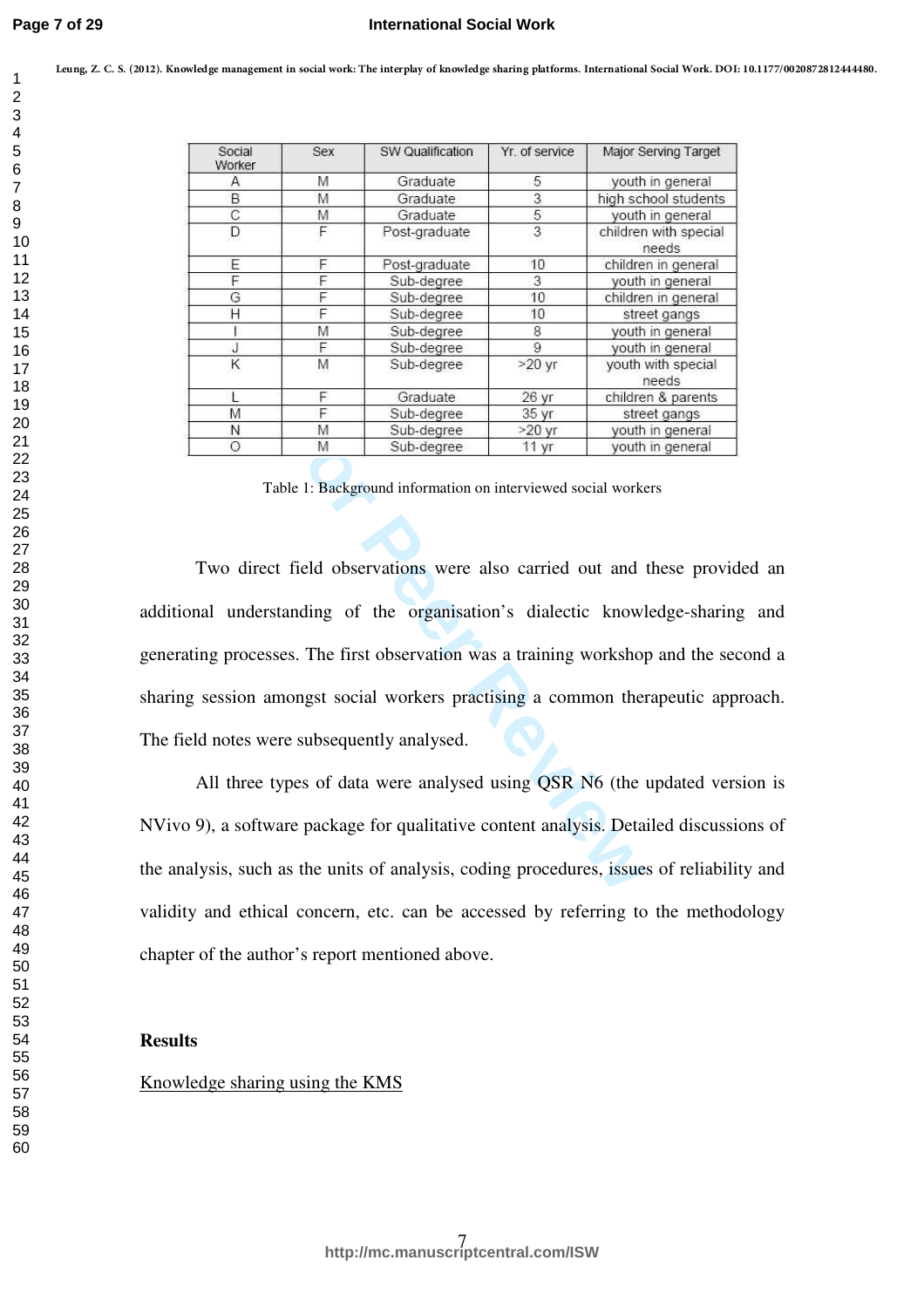The KMS is effective in facilitating the sharing of 'product' knowledge. The three main functions of the system have been identified as follows - disseminating Agency information, archiving and distributing the organisation's knowledge artifacts and facilitating online discussion.

As the organisation's email system is integrated into the KMS, most people consider it to be an important channel by which to obtain updated Agency information. All the interviewees said that they would login and check their emails daily or at least once every few days. The email system was also used for the daily transfer of electronic files.

Example 18 said that they would login and check their email<br>ays. The email system was also used for the<br>ays. The email system was also used for the<br>303 new artifacts uploaded onto the KMS during<br>y (87%) were text-based doc Out of the 303 new artifacts uploaded onto the KMS during the data collection period, the majority (87%) were text-based documents, either in MS Word or Adobe Portable Document Format (pdf) formats. A further eight percent were presentation files (e.g. MS PowerPoint files). Three percent were spreadsheets containing Agency inventory or material lists for reference. The remaining two percent were audio-visual files that could be used in service processes.

During the interviews, interviewees expressed their views on sharing and using these knowledge artifacts. Nine thought that the KMS had helped to keep them informed about the most recent developments in the Agency, although three expressed having difficulties in terms of document retrieval. Seven interviewees appreciated the sharing of artifacts such as document templates, assessment tools or presentation files, as they could reuse such procedural knowledge directly and easily. For those who experienced difficulty in retrieving useful documents, their main problem was in obtaining the most relevant materials out of numerous search results. This indicated 1  $m_{\pi}y$  r, Control transformation that due to the<br>
2 The KMS is effective in facilitating the sharing of "product "horodings. The<br>
2 The KMS is effective in facilitating the sharing of "product" knowledge. The<br>
2 three

 $\frac{1}{2}$ <sup>2</sup> 'Actionable information in context' is also regarded as one important type of an organisation's knowledge in the discussion of knowledge management (KM Forum Archives, 1996).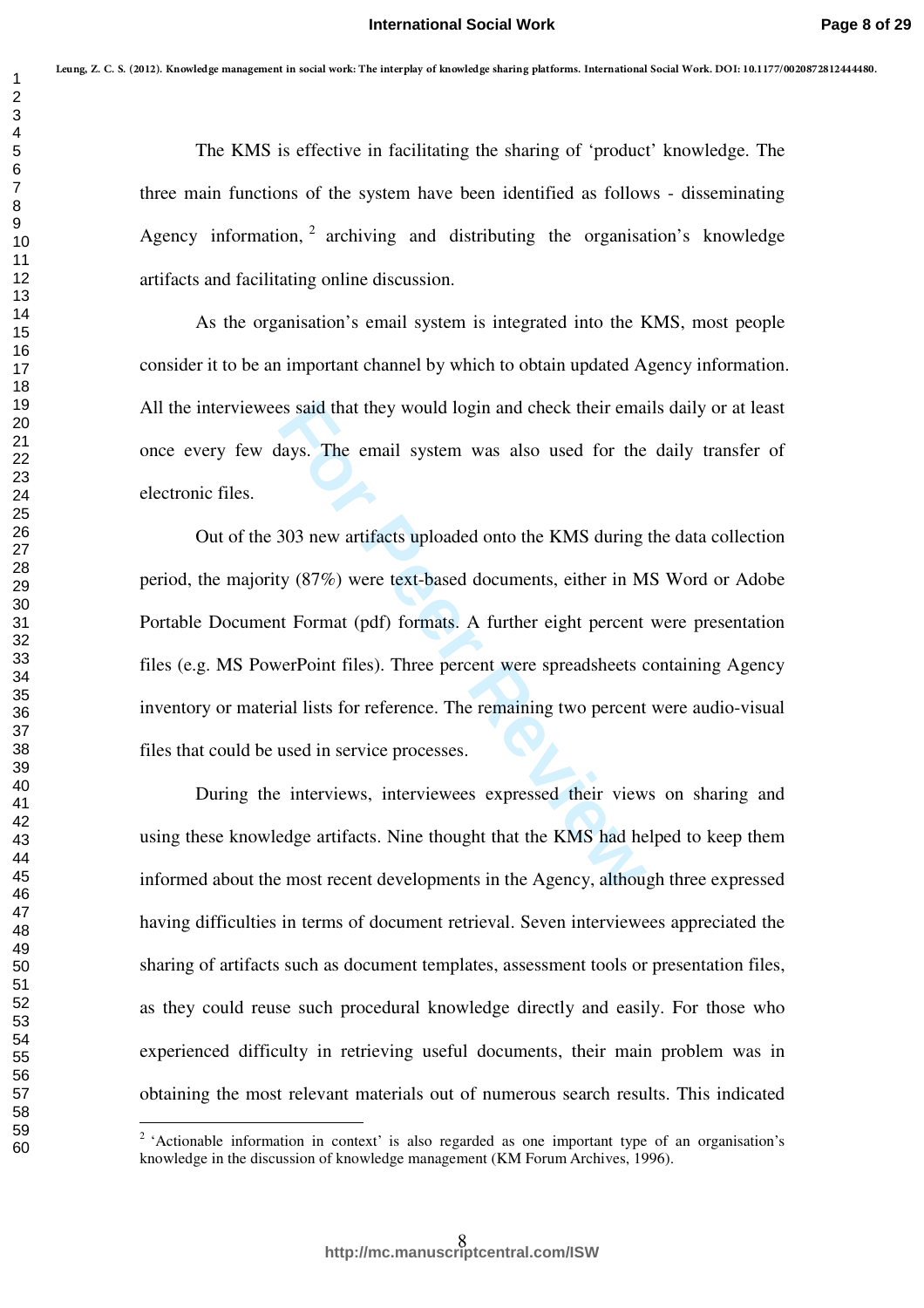that further improvement in document indexing was required, so that more accurate searches could be facilitated.

Occasionally, the retrieval of knowledge artifacts became a starting point for further knowledge sharing. Four interviewees said that when they wanted further details about the subject matter discussed in a downloaded artifact, they would call the recorded sharer for more information. In other words, artifact sharing would sometimes become the first move towards further knowledge sharing in the organisation.

the first move towards further knowledge<br>
major function of the KMS was the provision<br>
mongst Agency staff. Everyone was free to join.<br>
data collection period were posted by 76 discusses<br>
re discussant. Bearing in mind the The third major function of the KMS was the provision of a platform for online discussion amongst Agency staff. Everyone was free to join. The 278 messages counted within the data collection period were posted by 76 discussants, or an average of 3.7 messages per discussant. Bearing in mind the total number of employees in the whole organisation  $(2700)$ , it can be said that the level of participation in the discussion forum was not very high.

Most of the topics discussed on the forum were, in fact, information-seeking and -giving, such as announcements about the staff association, or someone requesting information as to the availability of community resources, with other discussants replying. One discussant had initiated a topic to discuss child welfare policy but received no reply. Further investigation of discussants' participating patterns showed that thirty-five (46%) of them had posted only once, thirty-four (45%) had posted two to six messages and the remaining seven (9%) more than ten. Moreover, most discussants spent only a short period of time on a particular topic. Whether or not it had been responded to, the topic was often left unattended and closed in less than a week. It is thus concluded from these observations that the 1  $m_{\pi}y$ 7. Consecuently magnetic inductively the pole in the consense standard in the intermediator of the conserversal of the specific standard standard in the second of the specific standard in the specific standard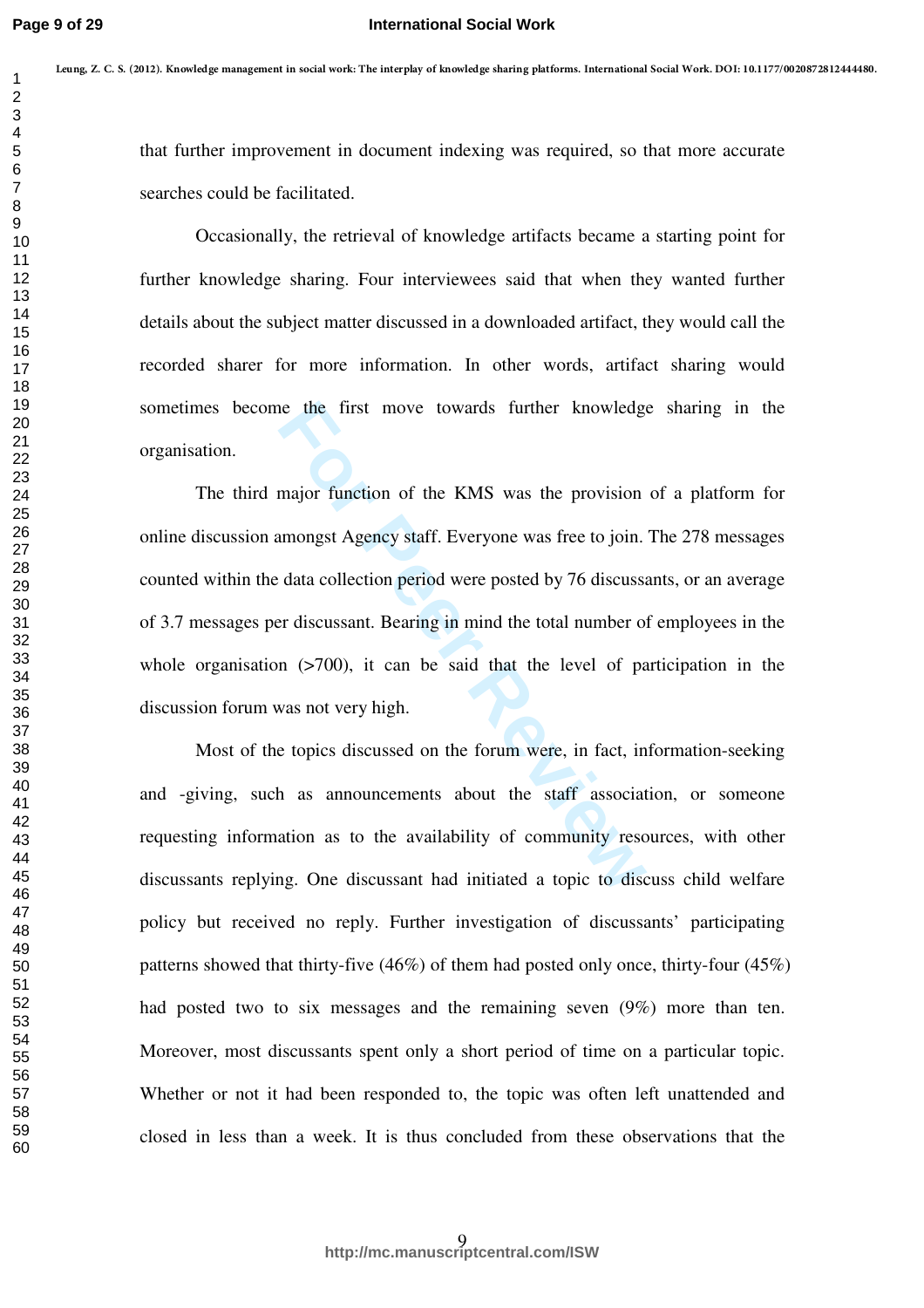discussion forum on the KMS was not a popular virtual meeting place in terms of disseminating knowledge.

# Face-to-face knowledge sharing activities

Face-to-face knowledge sharing was a much more important activity in the Agency's passing on of 'process' knowledge. Four kinds of knowledge sharing activities were identified: supervision, unit-based, network-based and organisationwide. Among these, network-based sharing was considered an especially important knowledge management strategy adopted by the Agency and is further discussed in the section on the concept of CoP, below.

e, network-based sharing was considered an espectre with the Agency and is frement strategy adopted by the Agency and is frement strategy adopted by the Agency and is frement strategy adopted by the Agency and is frement o Supervision has a long history in social work practice and is also a wellestablished mechanism within the Agency. Supervision is conventionally perceived to fulfil two major functions: an administrative function and an educational and supportive function (Eisikovits & Guttman, 1983; Kadushin & Harkness, 2002; Tsui, 2005). Knowledge sharing (and the supervisee's learning) is supposed to occur across both functional areas. The administrative functions of supervision were well perceived, as was reflected in the answers of ten interviewees. However, these interviewees had diverse views on the educational and supportive function fulfilled by supervision. Four interviewees considered it to be inadequate, although others had a more neutral attitude. **Leung, Z. C. S. (2012). Knowledge management in social work: The interplay of knowledge sharing platforms. International Social Work. DOI: 10.1177/0020872812444480.**

# Worker I:

I regard it (supervision) merely as an administrative arrangement ... we only talk about what I've achieved; are the tasks assigned accomplished? ... he's not interested in my frontline service, but his administrative concerns only.

Worker J: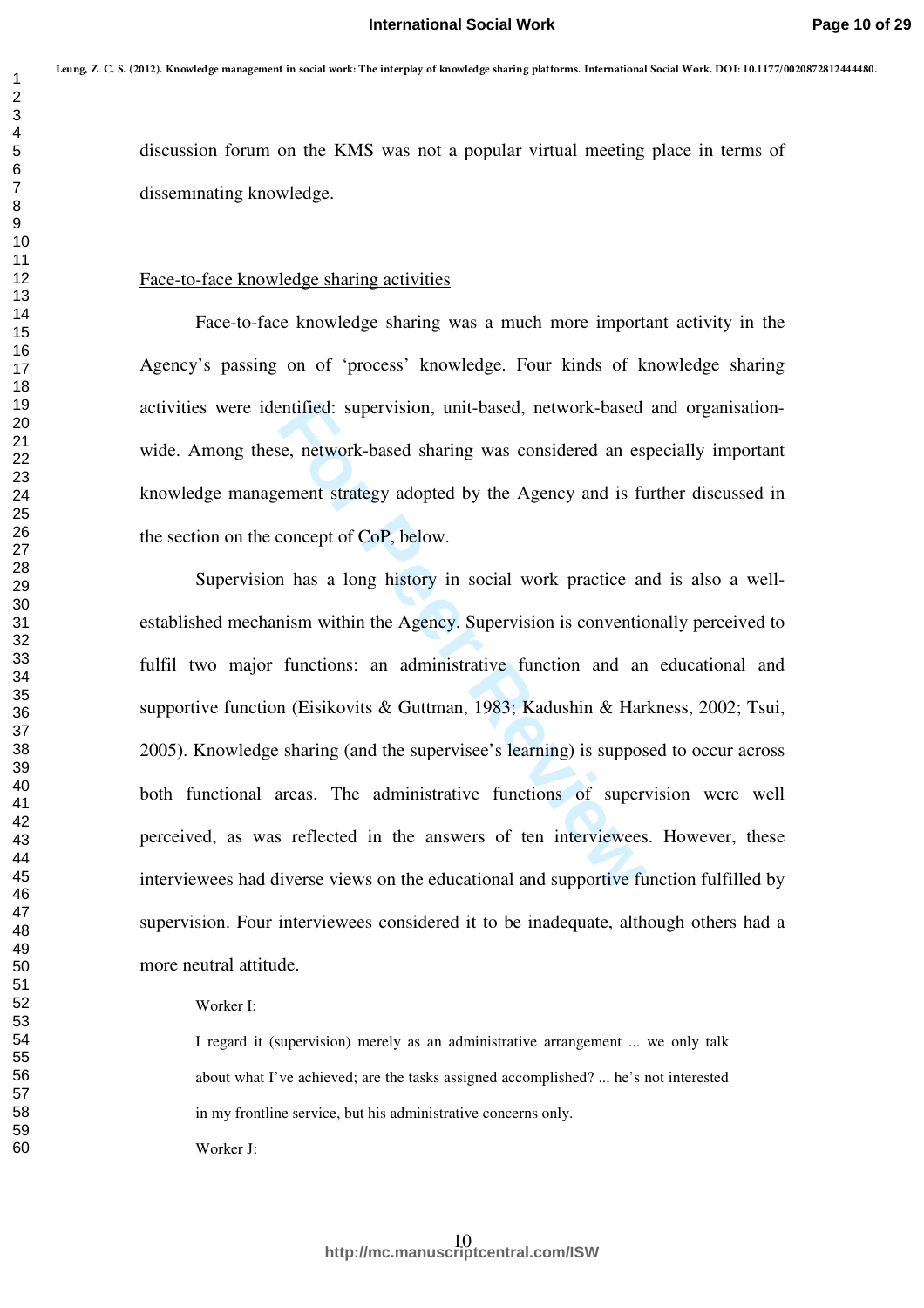(supervision is) not enough ... we're too busy, and there are many (administrative) tasks to take care of during the (supervision) session.

From the interviews, it would seem that supervision, as a conventional sharing and learning activity for social workers, is not performing as well, in this case at least, as it is assumed to be. As Workers I and J revealed, one plausible reason for this is that it is a consequence of the welfare policy changes that took place during the preceding decade in Hong Kong. An ever-increasing work burden and heightened accountability concerns have directed most of the social workers' attention to administrative issues. 1  $m_1 p x$ . Contact maskly may are transfer to the three points points the matter in the total measurement<br>
2<br>
2<br>
2<br>
2<br>
2<br>
2<br>
2<br>
2<br>
2<br>
2<br>
1 Then the interviews, it would seem that supervision assim.<br>
2<br>
1 Then the intervi

in Hong Kong. An ever-increasing work burdencerns have directed most of the social worless.<br>
Sharing activities took place within the service um meetings and retreats, peer group consultation<br>
handling. Ten of the intervie Unit-based sharing activities took place within the service units. Common examples were team meetings and retreats, peer group consultations and emergency meetings on crisis handling. Ten of the interviewees welcomed these sharing activities, thinking that fellow practitioners had a common language and mutual understanding of their daily situations, and that this would make their sharing 'down to earth'.

Worker B:

... they know what you come across, they have handled the cases you have ... advise you how to talk to that kind of student ... describing every detail of the 'soft' skills ...

In addition, rapport and emotional support among participants was often observed and appreciated in these sharing sessions.

The third type of face-to-face knowledge sharing was network-based sharing activities (discussed under CoP in the next section). The term 'network' indicates that the participants came from different service units, united around specific working relationships. Two types of such networks were found. An *administrative network*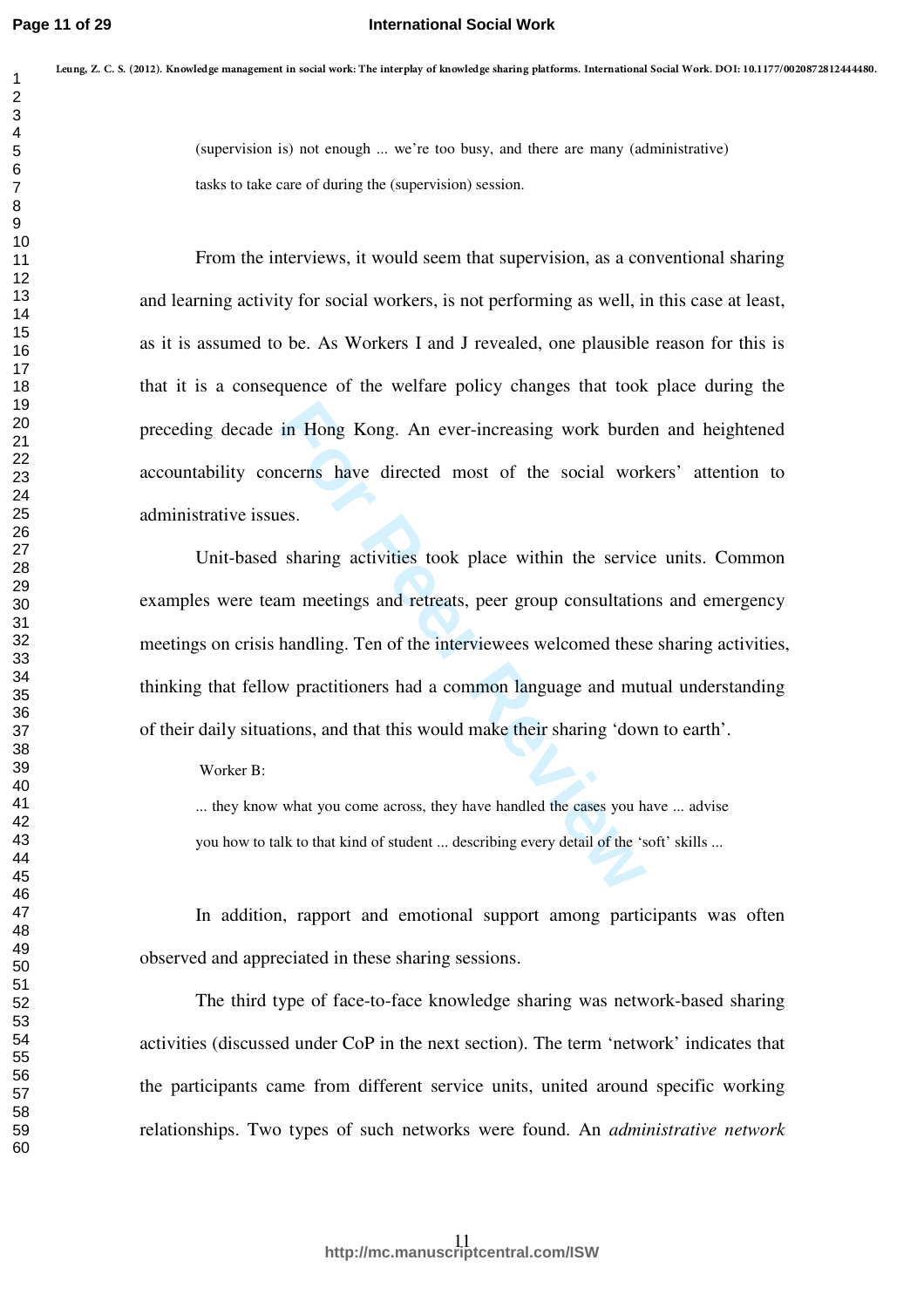referred to a group of service units located in the same geographical region. They had common knowledge needs due to the similar community profiles they were facing. The second type was a *functional network* which mostly referred to special project teams and practice groups established within the Agency. Staff members from different service units joined together to render or pilot specific kinds of services (e.g. dealing with children with learning disorders, developing special career guidance projects). Training, work meetings, review sessions, etc. were held and knowledge was generated and shared. The two field observations conducted for this study focused on sharing activities of these kinds. 1  $m_{\pi}p$  7. Comes transformation in the distribution of the pair of the same proportional term in the correspondent of the second by the second by the second by the second by the second by the second by the second by t

For Western Heatings, review sessions, etc. were het a shared. The two field observations conduct activities of these kinds.<br>
For activities of these kinds.<br>
Es appreciated network-based sharing a great de he wider knowled Interviewees appreciated network-based sharing a great deal. Four treasured the exposure to the wider knowledge base from which colleagues' expertise was drawn (e.g. Worker G). Three appreciated the processes of enacting learning and consolidating experiences through this kind of sharing (e.g. Worker B).

Worker G:

… that sharing (on school crisis handling) is extremely useful, not just the principles, but her own real-life experience ... she told us all the details... most important of all, she's serving in the same district as I am, I know the community and can visualize what it would be like (if I had to face the scenario).

Worker B:

It is important to have practice after training, and talk afterwards ... we'll observe how colleagues conduct the (adventure-based) exercise ... evaluate our performance in meetings, plan for the next sessions ... sharing on practice experience helps a lot also.

The fourth type of face-to-face sharing, organisation-wide knowledge sharing, extended further, beyond networks. Very often, it took the form of activities for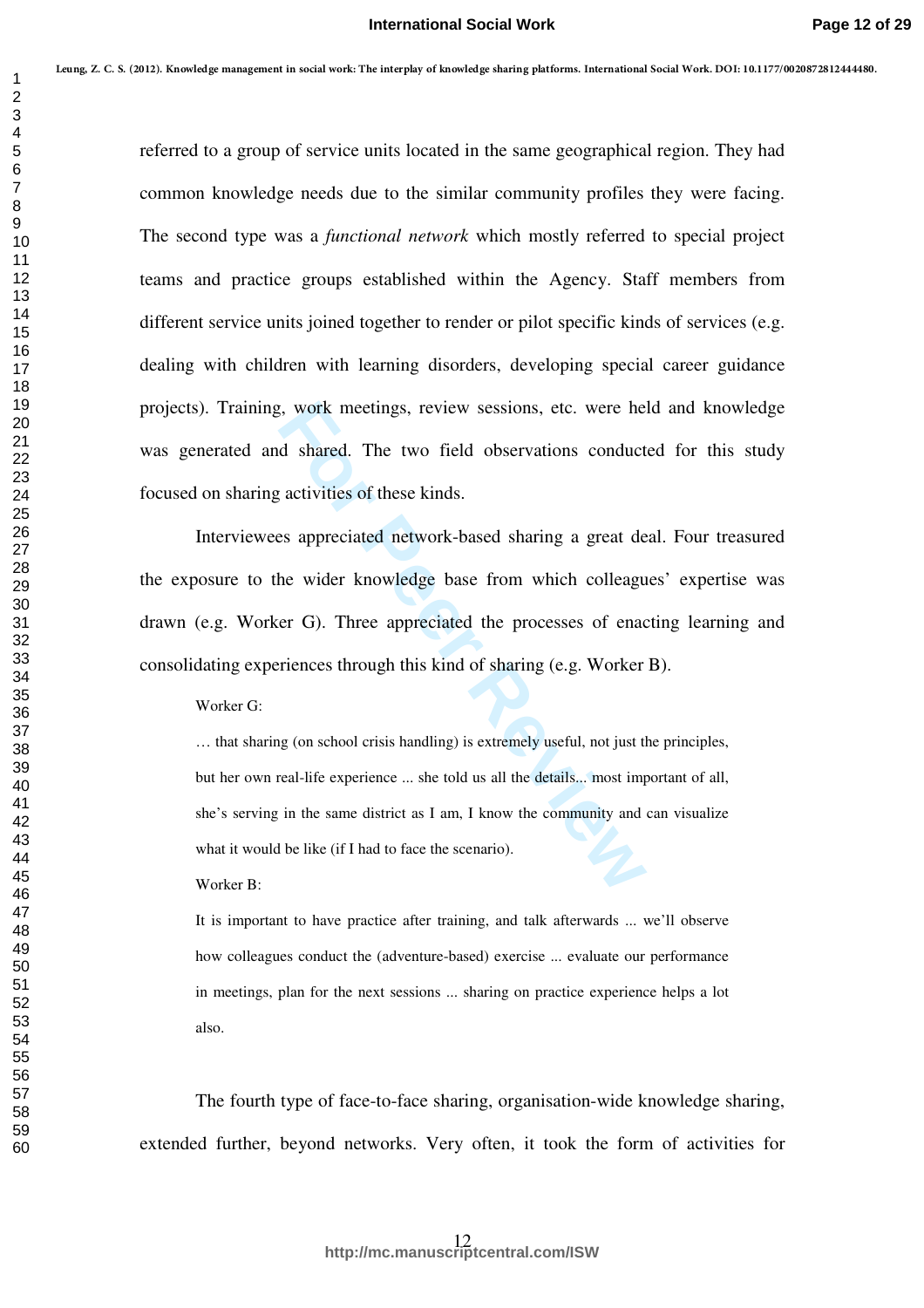promoting professional development, organized by the Training and Development Officer. Interviewees generally regarded these activities as an opportunity to be informed about the latest developments and training concerns of the Agency as a whole. However, due to the massive group sizes and wide range of people involved (from all ranks and files), the topics chosen could not meet everyone's needs and concerns.

# CoP as a sharing platform

**Example 18 Example 10** and a community of practice (CoP), alter<br>tharing, as discussed above, is one of the most im-<br>gies adopted by the Agency. The concept of Co<br>(1991), is often regarded as playing a significant<br>eration, Knowledge sharing in a community of practice (CoP), alternatively expressed as network-based sharing, as discussed above, is one of the most important knowledge management strategies adopted by the Agency. The concept of CoP, first coined by Lave and Wenger (1991), is often regarded as playing a significant role in knowledge creation and proliferation, and as a strategy has received the most attention in the field of people-oriented knowledge management (Allatta, 2003; Ardichvili *et al*., 2003; Smith & McKeen, 2003; Wenger *et al*., 2002). **Leung, Z. C. S. (2012). Knowledge management in social work: The interplay of knowledge sharing platforms. International Social Work. DOI: 10.1177/0020872812444480.**

In the Agency, CoPs were established through a top-down or a bottom-up process. In the top-down approach, the management chose service areas for strategic development and formed project teams to implement this development. The assigned teams were then responsible for the design of the service, its delivery and for practitioners' learning in their respective areas.

By contrast, the bottom-up creation of CoPs was usually initiated by groups of social workers having common practice concerns. These joined together and alerted the management to their needs. Starting with some small-scale training, the groups would practice what they had learnt and then share the experience. Further requests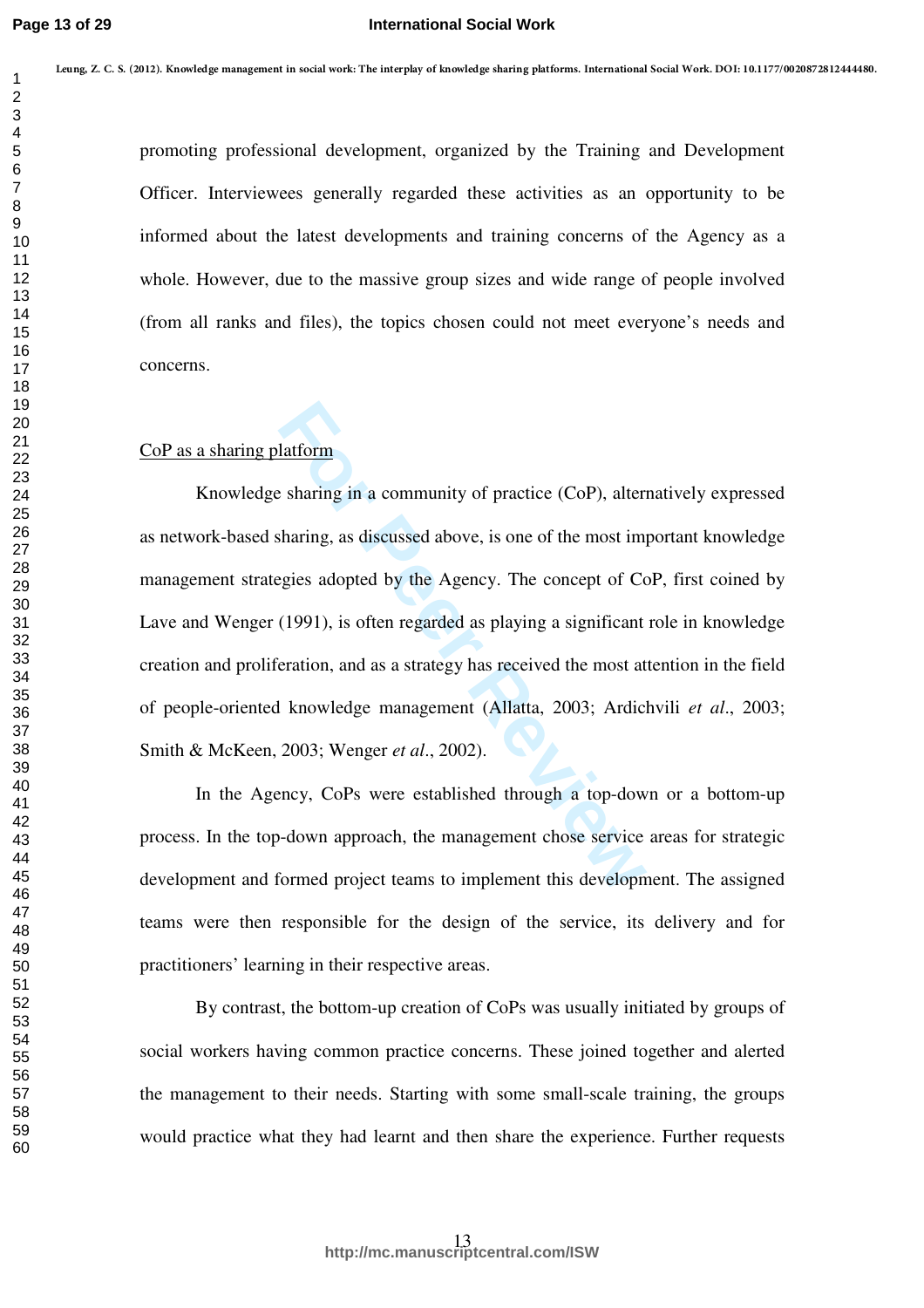for training support would often be made at this point. At some stage, when these needs were recognised and endorsed by the top management, practice communities would be formed for specific areas of concern and people would then join these communities voluntarily and individually.

The follow-on stages of development for both types of CoP were similar. After the initial training and/or self-learning activities, CoP members continued practicing what they had learnt. Post-practice reviews, or "after-action reviews" (Baird *et al*., 2000), were arranged, in which members met to review their experiences, evaluate their successes or failures recognize the lessons learnt and identify areas for improvement. The experiences and learning would also be recorded in meeting minutes or practice notes. The knowledge artifacts thus produced would then be sent back to the Community members to facilitate further practice, review and learning.

hey had learnt. Post-practice reviews, or "after whey, were arranged, in which members met to review essess or failures recognize the lessons learnt and experiences and learning would also be recent of experiences and lear In its third stage, the CoP would expand and share its knowledge and experience with other people in the organisation. Project teams might arrange some large-scale sharing sessions for everyone working in the organisation. Individual members of the CoP, on the other hand, would usually adopt a decentralized or distributed approach. They would share the knowledge gained in their respective service units, motivating and inviting interested colleagues to join the practice and the Community. These newly joined practitioners would then be included in the next round of after-action reviews. By these means, CoPs expanded and their knowledge proliferated through different sharing means and channels. Occasionally, the Agency would carry out further formal knowledge consolidation exercises such as conference presentations and/or manual publications, capturing and externalizing their knowledge into the wider professional community. 1<br>  $\frac{1}{2}$ <br>
1  $\frac{1}{2}$ <br>
1  $\frac{1}{2}$ <br>
1  $\frac{1}{2}$ <br>
1  $\frac{1}{2}$ <br>
1  $\frac{1}{2}$ <br>
1  $\frac{1}{2}$ <br>
1  $\frac{1}{2}$ <br>
1  $\frac{1}{2}$ <br>
1  $\frac{1}{2}$ <br>
1 The United States recognised and endorsed by the top management, practice communities<br>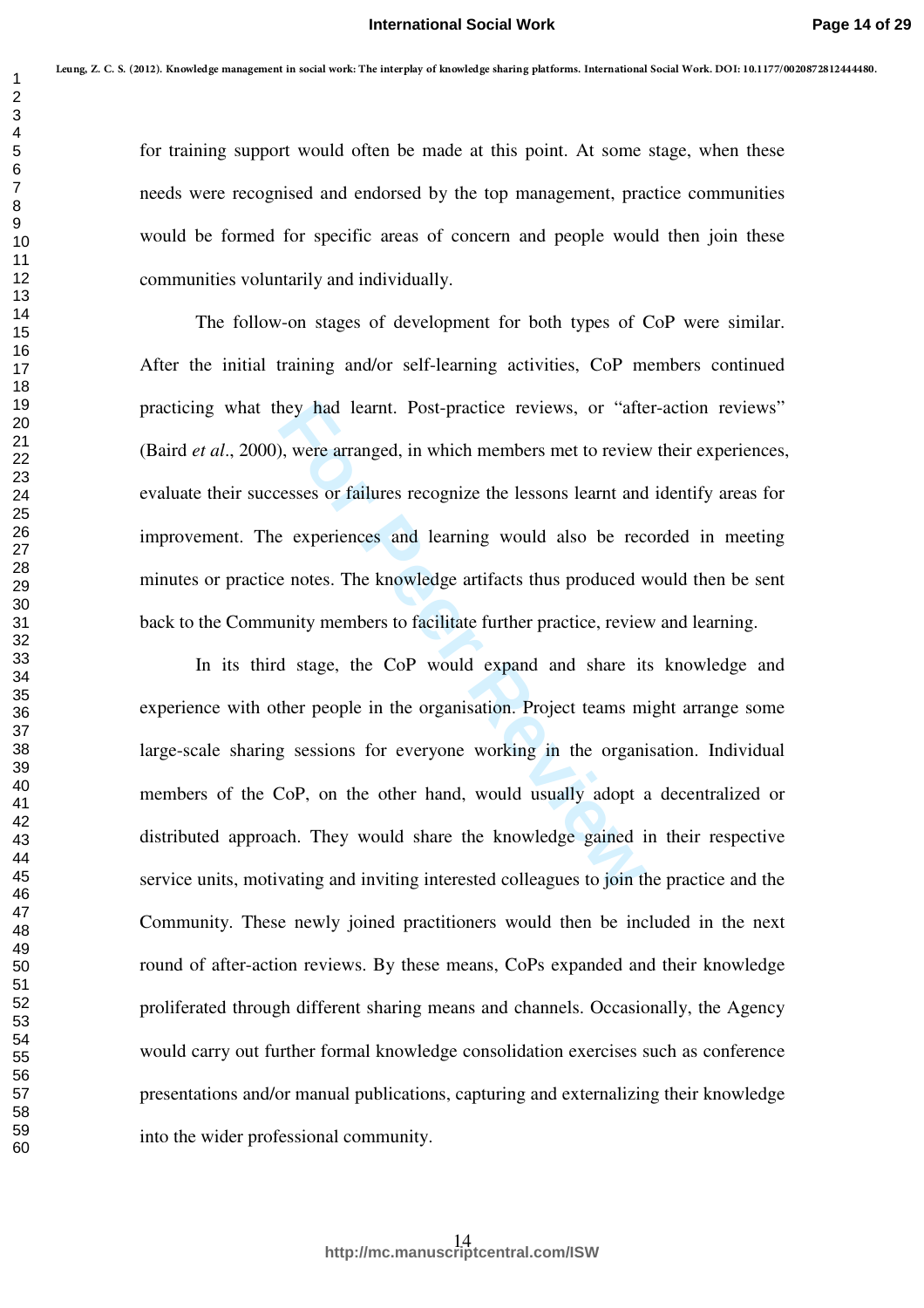# **Discussion**

#### Roles of the KMS

One objective of the KMS was to turn the Agency into a paperless organisation. The email system, the organisation calendar and the announcement board were embedded in the system. Every member of staff had therefore developed the habit of using the system as an *information channel*. The dissemination of organisational information had been highly integrated with the Agency's daily operations through the KMS.

g the system as an *information channel*. The ormation had been highly integrated with the the KMS.<br>to being an information channel, the KMS was all wiledge archive. As described above, most intervies were useful in suppor In addition to being an information channel, the KMS was also perceived to be important as a *knowledge archive*. As described above, most interviewees thought that the stored artifacts were useful in supporting their daily practices, although the extent to which this was true might be different for different people. The indexed and searchable databases made the retrieval of knowledge artifacts systematic and reliable.

On the other hand, two other identifiable roles of the KMS were not widely recognized among Agency staff - those of a *knowledge gateway* and a *virtual meeting place*. As a knowledge gateway, the KMS can direct system users to further knowledge sources. Alavi and Leidner (1999) term this the "yellow pages" function. The Agency's KMS can fulfil this function in three ways. The first and simplest way is by leading users to other online knowledge sources through hyperlinks. The second way is through the "Who's who" section, a correspondence list that shows all resource persons in the organisation and their respective expertise. Users can thereby contact the target colleague and talk to that person. The third way is through tracing the source of a shared artifact, talking to the knowledge owner and gaining further **Leung, Z. C. S. (2012). Knowledge management in social work: The interplay of knowledge sharing platforms. International Social Work. DOI: 10.1177/0020872812444480.**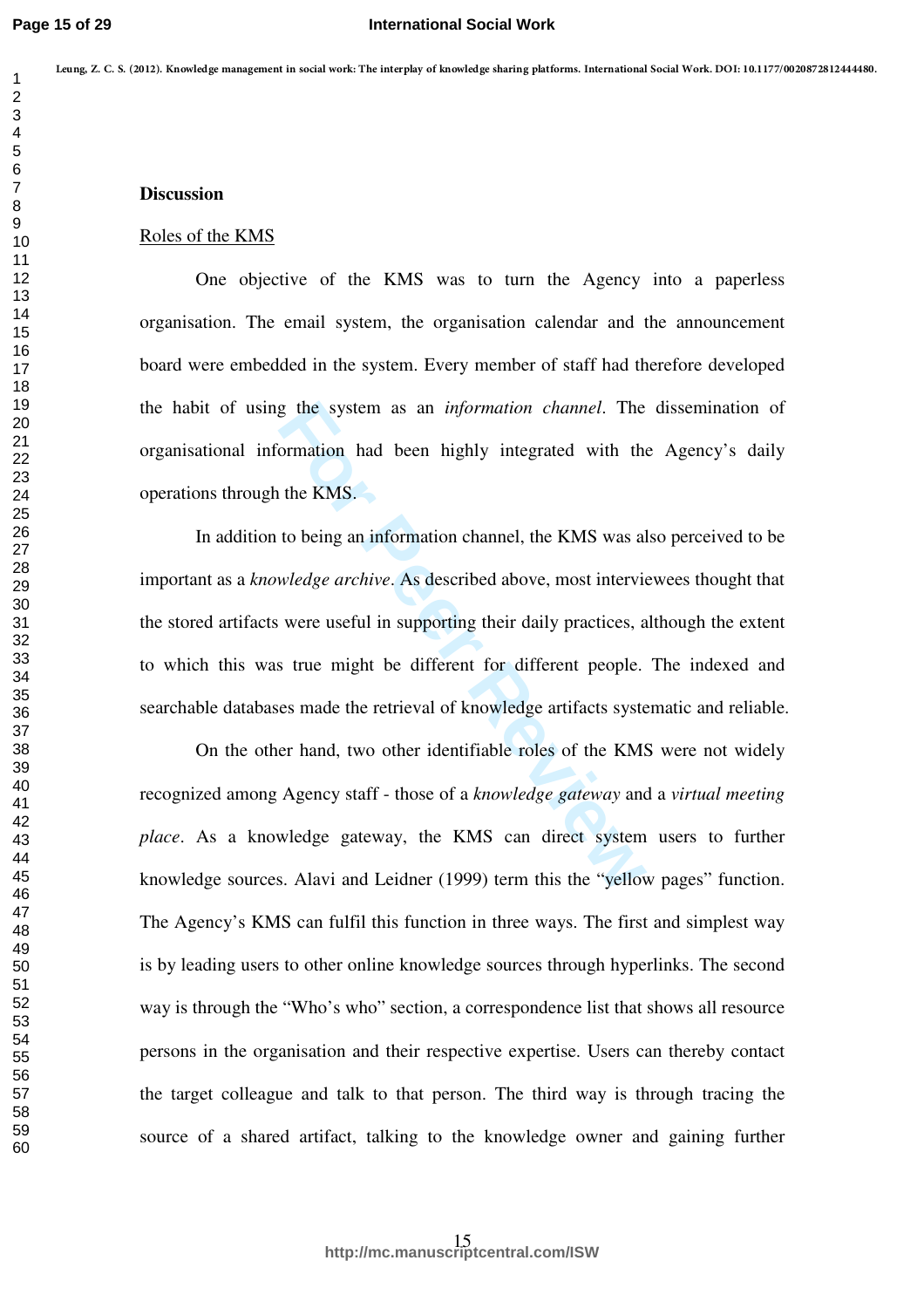knowledge in the respective area, which is usually a tacit and more complex process. However, only two interviewees mentioned these methods as a way of getting more from the system.

The KMS can also be developed as a virtual meeting place. CoP members, for example, can 'meet' and discuss a topic within the discussion forum, or some preparation work can be arranged before an actual face-to-face meeting is held. Absentees can also retrieve information or be informed about the decisions made. This usage could particularly benefit project teams consisting of members of service units from different geographical regions. Again, only one or two interviewees recognised this possible use of the KMS for better sharing.

The recommendation section below further discusses how the two roles of the KMS could be better promoted.

# Strengths and potential drawbacks of CoPs

o retrieve information or be informed about the particularly benefit project teams consisting of ment geographical regions. Again, only one or ssible use of the KMS for better sharing.<br>
mendation section below further disc As discussed above, CoPs developed within the Agency have been effective in facilitating knowledge sharing. They have played an important role in integrating knowledge management into the organisation's work processes. In particular, they were effective in facilitating the sharing of knowledge-as-process (Leung, 2007), which denotes knowledge that is socially constructed or re-created among the CoPs' members when they meet and share. Improvised practice skills and valuing processes in social work intervention are some examples of knowledge that cannot easily be shared through an electronic platform. Apart from the face-to-face sessions, CoPs also provide "short cuts" in terms of problem solving for members, as they know clearly who and how to ask. Their common practice context and expertise in respective 1  $m_1 p x$ . Consecuends, may are increasing the matrix points photon formulated with its increase and<br>  $\frac{2}{3}$ <br>
1 knowledge in the respective area, which is usually a tasit and none complex process.<br>
1 lowever, only two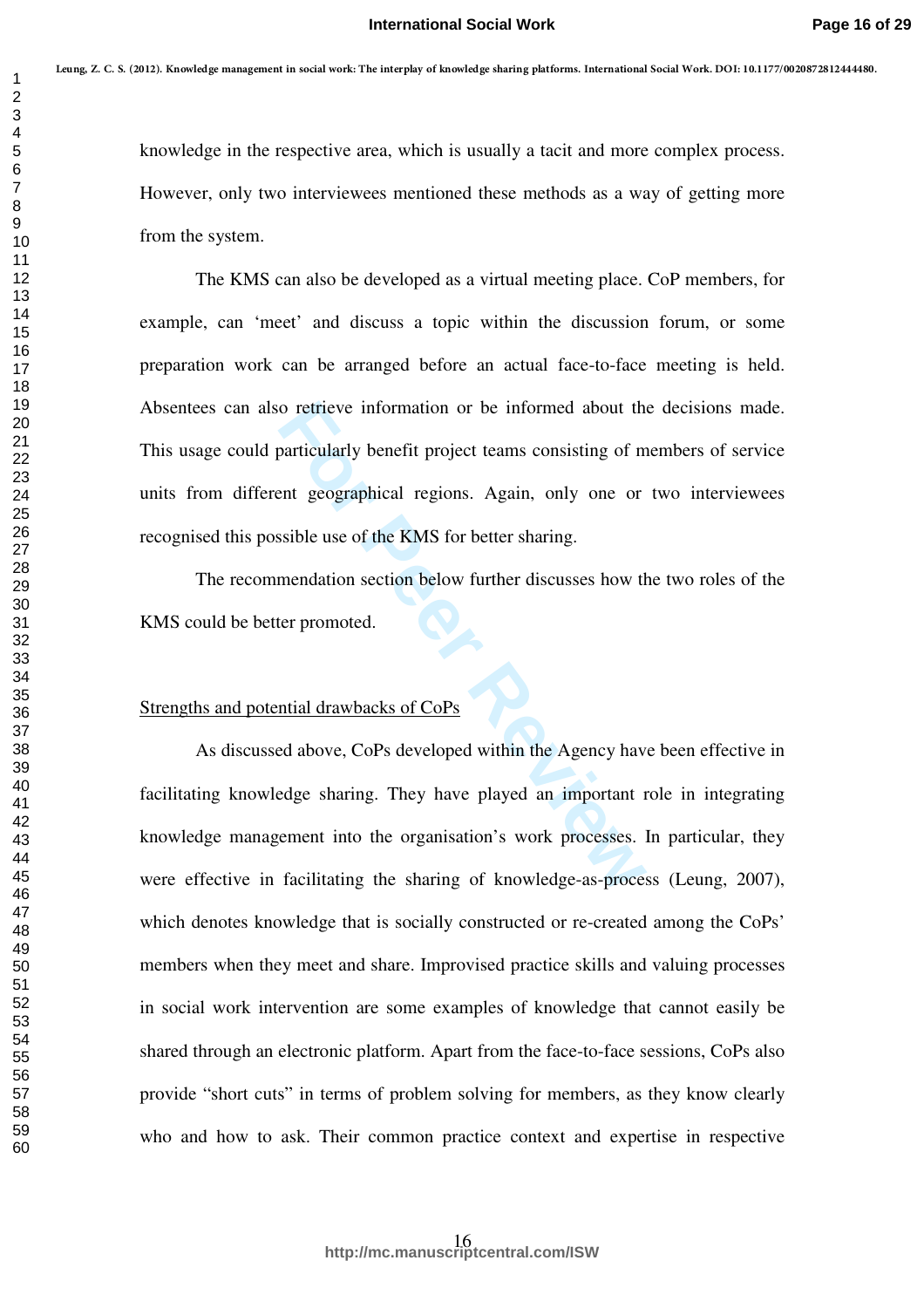#### **International Social Work**

knowledge areas facilitates their peers to comprehend problems and provide solutions or suggestions efficiently.

CoP members do not just work on specific problems. Through the after-action reviews in particular, they analyse commonalities and variations of problems that they come across, locate the patterns, figure out the reasons behind the problems and set standards for future practices. This can lead to "double loop learning" in an organisation (Argyris & Schön, 1996). These capacities and functions thus make CoPs the best forums for spreading best practice across an organisation (Wenger & Snyder, 2000). The Training and Development Officer at the Agency in this study also emphasized this as a very important expectation with regard to the different knowledge networks established in the Agency.

by Schön, 1996). These capacities and furntums for spreading best practice across an organie<br> **E** Training and Development Officer at the Age<br>
this as a very important expectation with regar<br>
ks established in the Agency.<br> Nevertheless, things can also go wrong in a CoP. In the Agency, the "amnesia" of CoPs was observed. The Knowledge Development Officer admitted that some CoPs had not kept good records of their activities. This tends to impede the accessibility of relevant knowledge to other members and, in turn, to learning within the organisation as a whole. Another drawback is "imperialism", a term used by Wenger *et al.* (2002) to describe the problems that may occur when a CoP grows and attains status (through knowledge creation or product inventions, for example) in an organisation. Another CoP or individual may then experience the problem of "marginality". One interviewee complained that organisational support was inadequate for the practice group she had joined, as it was not one of the service areas chosen for strategic development. Another interviewee reported having difficulty in joining a different CoP, as the members had created too much technical jargon, 1  $m_1 p x$ . Consecuends may are transfer that the properties of the problem time and the state of the state of the state of the state of the state of the state of the state of the state of the state of the state of the st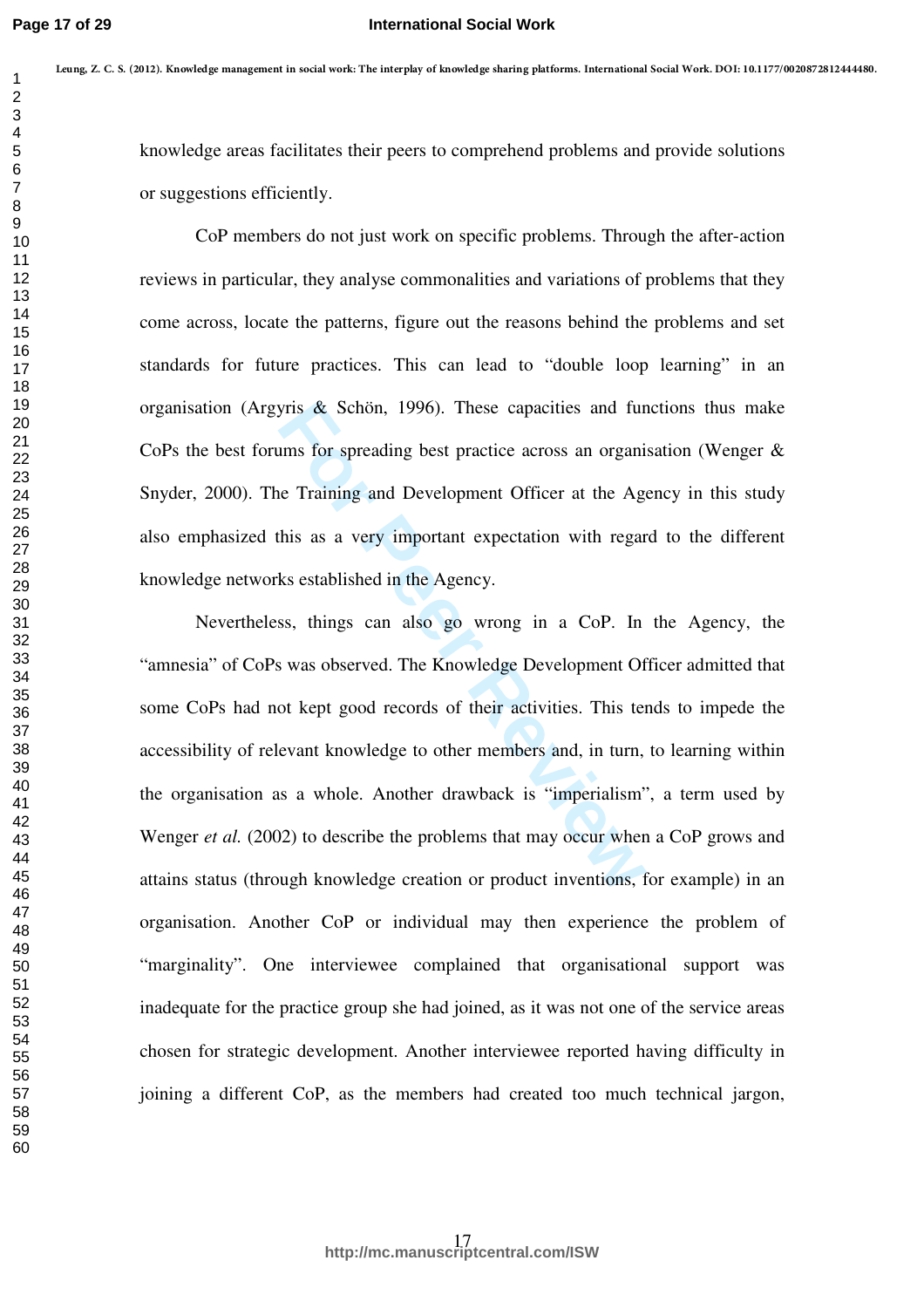specialised work methods and customised conventions - a "sticky" environment that makes others' peripheral participation difficult.

### **Recommendations**

the other. Through systematic archiving, and<br>ation of knowledge artifacts generated in CoPs,<br>nnesia" problem as well as facilitate the appr<br>ation of non-members. On the other hand, the<br>ed in CoP development help create and The above discussion hints that good interplay between the electronic KMS and people-based CoPs will help extend the strengths of one platform and make up for the inadequacy of the other. Through systematic archiving, and the efficient and managed dissemination of knowledge artifacts generated in CoPs, the KMS can help overcome the "amnesia" problem as well as facilitate the appropriate legitimate peripheral participation of non-members. On the other hand, the direct dialogical contacts emphasized in CoP development help create and transfer complex knowledge that cannot be handled easily by the KMS. Furthermore, the interpersonal relationships established in these contacts can also promote people's trust, and motivate them to make better use of the electronic platform. 1  $m_1 p x$ . Concerns the symmetric and are the impact of the product increases the interest and  $\frac{2}{3}$ <br>
specialised work methods and customised conventions - a "wicky" cuviconnent that<br>  $\frac{2}{3}$  specialised work metho

The above-mentioned interplay was in fact observed in one of the Agency CoPs which worked on a specific therapeutic model. As reported by the Knowledge Development Officer, face-to-face sessions were the dominant sharing platform during the first stage in the development of this practice group, which was similar to what the other CoPs had done. In the next stage, however, the practice group chose to put its recorded artifacts of practice wisdom (i.e. minutes, practice notes, etc., as mentioned in the previous section) onto the KMS and made them available to every member of the Agency. This CoP thus helped to create more a more efficient method of sharing and updating the work of the practice group with a larger audience, as well as managing to document and archive their specific knowledge systematically. The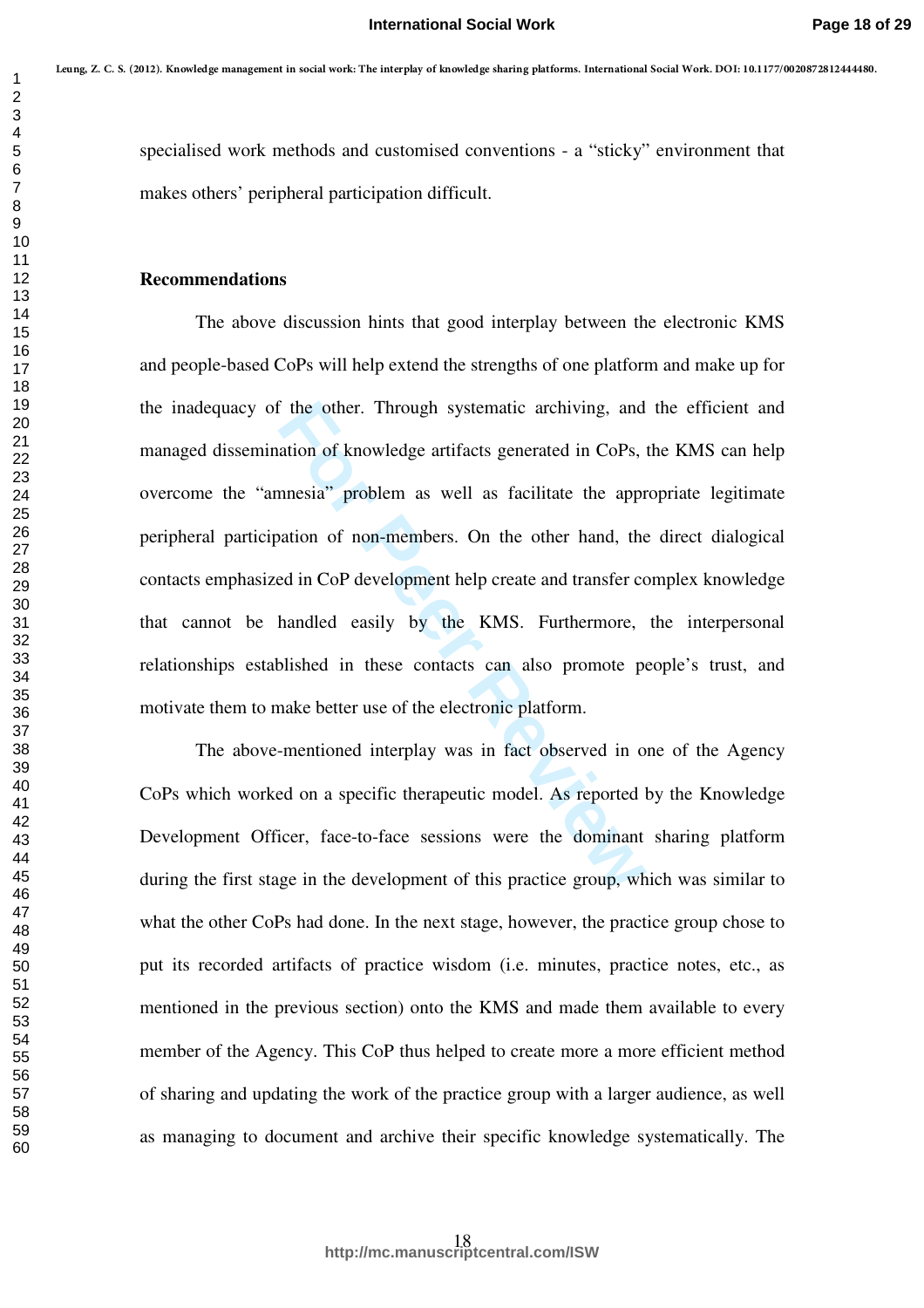group had also created an expert list, in which the pioneer CoP members and their expertise were shown, serving as a guide for any new members if they wanted to learn more from existing ones. The Knowledge Development Officer added that colleagues did make use of this expert list, as they generally knew each other well in the Agency. In the third stage, members of this CoP had their experiences further consolidated. More knowledge artifacts were produced and disseminated, while the therapeutic model was also formally adopted as one of the intervention approaches in some service units (in other words the practice was embedded into organisational structures and systems). In this stage, the KMS continued to play its role in supporting this consolidation and the proliferation of this knowledge.

To enhance further interplay between the platforms, the author has the following suggestions.

Formally adopted as one of the intervention ap<br>her words the practice was embedded into organi<br>this stage, the KMS continued to play its role<br>the proliferation of this knowledge.<br>The proliferation of this knowledge.<br>The pr Firstly, the KMS' roles as a knowledge gateway and online meeting place should be promoted. To do this, the dynamicity of the KMS should be emphasized and maintained. People are more willing to participate in a website that is vibrant, updated and interactive: this gives participants a sense that they are relating to other people through the website, rather than just getting some electronic materials from a static website. "Momentum" is an essence to be maintained and developed in the online community (Wang & Fesenmaier, 2004). The Knowledge Development Officer should further promote different functions of the system, in order to make people feel that they are meeting other people, instead of dealing with a machine or mere online documents. 1  $m_{\pi}y$  7. Comes transformation transform in the distribution of the phonon function of the three metrics and their<br>
going had also created an expect list, in which the pioneer CoP members and their<br>
going had also cr

The characteristics of online discussion should also be taken into consideration. The current discussion forum is more suitable for time-bound but non-urgent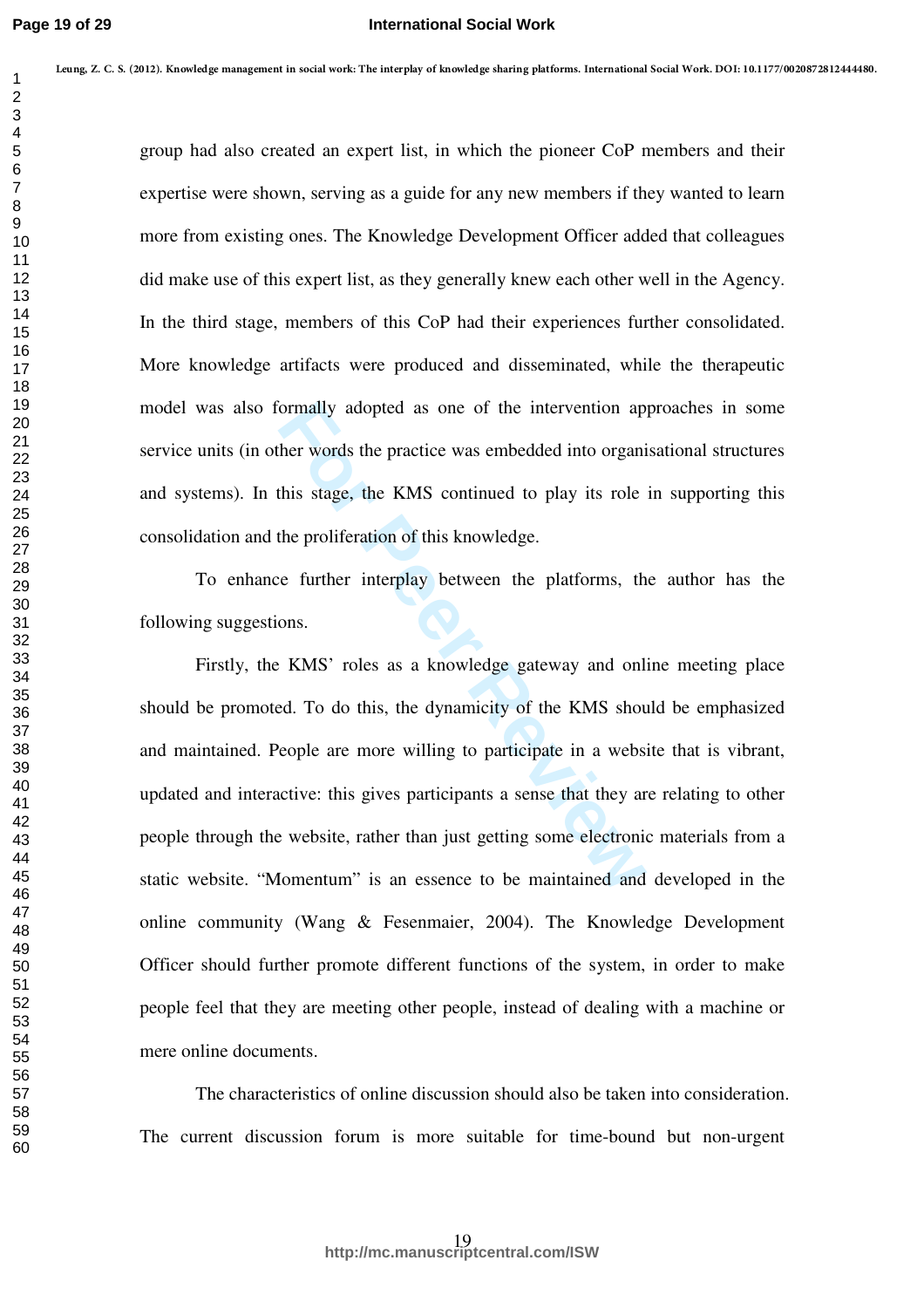#### **International Social Work**

dissemination of information to groups of people within the organisation, with only a brief discussion being expected. If the Knowledge Development Officer wanted to extend and promote online discussion, further content management and technical measures would be needed. Content management measures might include better indexing of documents and folders, categorization of discussion topics, designation of facilitators, rating of sharing, etc. With regard to technical measures, data and text mining of the message archives (Tan, 1999) could be considered so that there is a facility to reuse knowledge generated in these discussions.

ssage archives (Tan, 1999) could be considered<br>owledge generated in these discussions.<br>Knowledge Development Officer could potential<br>res to improve the KMS' performance, parti<br>ganisation have further developed some common<br> While the Knowledge Development Officer could potentially exert the above centralised measures to improve the KMS' performance, particularly when the members of the organisation have further developed some common understanding or conventions of how to work with the system, another direction to take could be to introduce some decentralised or personalized strategies in the customization of the KMS. Web 2.0 applications, rapidly developed in the past few years, can play an important role here (Levy, 2009). A wiki, for example, is a common and effective tool for capturing and building up a knowledge base of a certain subject matter by inviting contributions from respective groups or communities of people. Wiki web parts that can be plugged into the SharePoint 2007 version and after are freely available (e.g. KWizCom, DataSprings, SharePointBoost). Tagging is another web 2.0 tool that can be adopted. A tag is often a piece of metadata that system users add to describe the key characteristics of another file (document, photo, video, etc.), posted by oneself or another user. Tagging can thus help users define their personalized way of indexing the organisational knowledge they come across. Furthermore, a collection of userdefined and agreed-upon tags adds up to what is called "folksonomy" (Levy, 1  $m_{\pi}y$  7. Comes transformation of information to integral the points of the forest<br>
2<br>
2<br>
2<br>
dissemination of information to groups of geople within the expansion on, with only a<br>
brief dissension being expected. If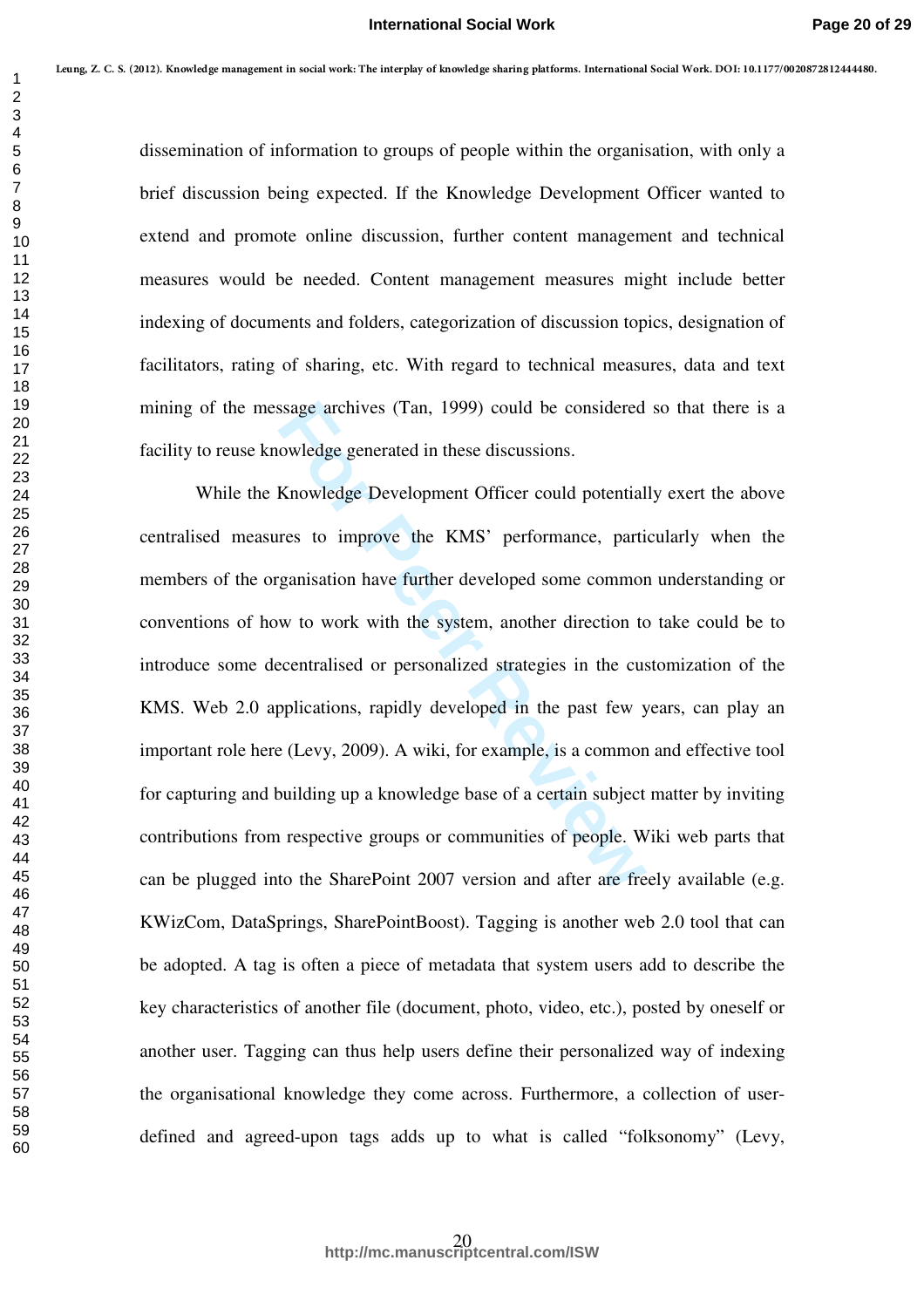#### **International Social Work**

2009:125). Tagging is thus another strategy for promoting and inviting contributions to help build an organisational knowledge base.

Intext about how the CoP is running to maximise<br>
Freelevant area. Reading the knowledge artifacts<br>
Internet method of peripheral participation for newco<br>
Freeddiness and motivation for joining the communit<br>
From tople to p On the other hand, CoPs should be promoted in both real and virtual spaces. Good interplay between knowledge platforms can also facilitate better legitimate peripheral participation for a CoP. As discussed above, better use of the KMS for documenting the course of CoP development could help newcomers obtain enough background and context about how the CoP is running to maximise their learning and involvement in the relevant area. Reading the knowledge artifacts of the CoP is an easy and convenient method of peripheral participation for newcomers and it helps them assess their readiness and motivation for joining the community. An 'open-door' policy allowing people to participate in real face-to-face sharing should definitely be encouraged and maintained. As the Knowledge Development Officer suggested, CoP leaders should promote the vision that, for long-term development and continuous knowledge creation, CoPs should be prepared to extend beyond their founding membership. 1  $m_{\pi}y$  7. Comes transformation transformation transportance points phenomenological involving contributions<br>
2009-125). Tagging is thus another strategy for promoting and invising contributions<br>
3<br>
2009-125). Tagging

The third suggestion for enhancing the interplay between these two knowledge sharing platforms is to strengthen the collaboration on "knowledge harvesting" (Christie & Sandelands, 2000) between the Knowledge Development Officer and the Training and Development Officer. Practitioners participating in face-to-face sharing sessions often improvise and bring in knowledge spontaneously. This knowledge is often beneficial to other organisational members. A challenge for management here is to make such good sharing extend beyond the sessions and become accessible to others. Knowledge harvesting, evolved from expert systems work, ethnography and other related fields, aims at capturing this expert knowledge on the spot. Both the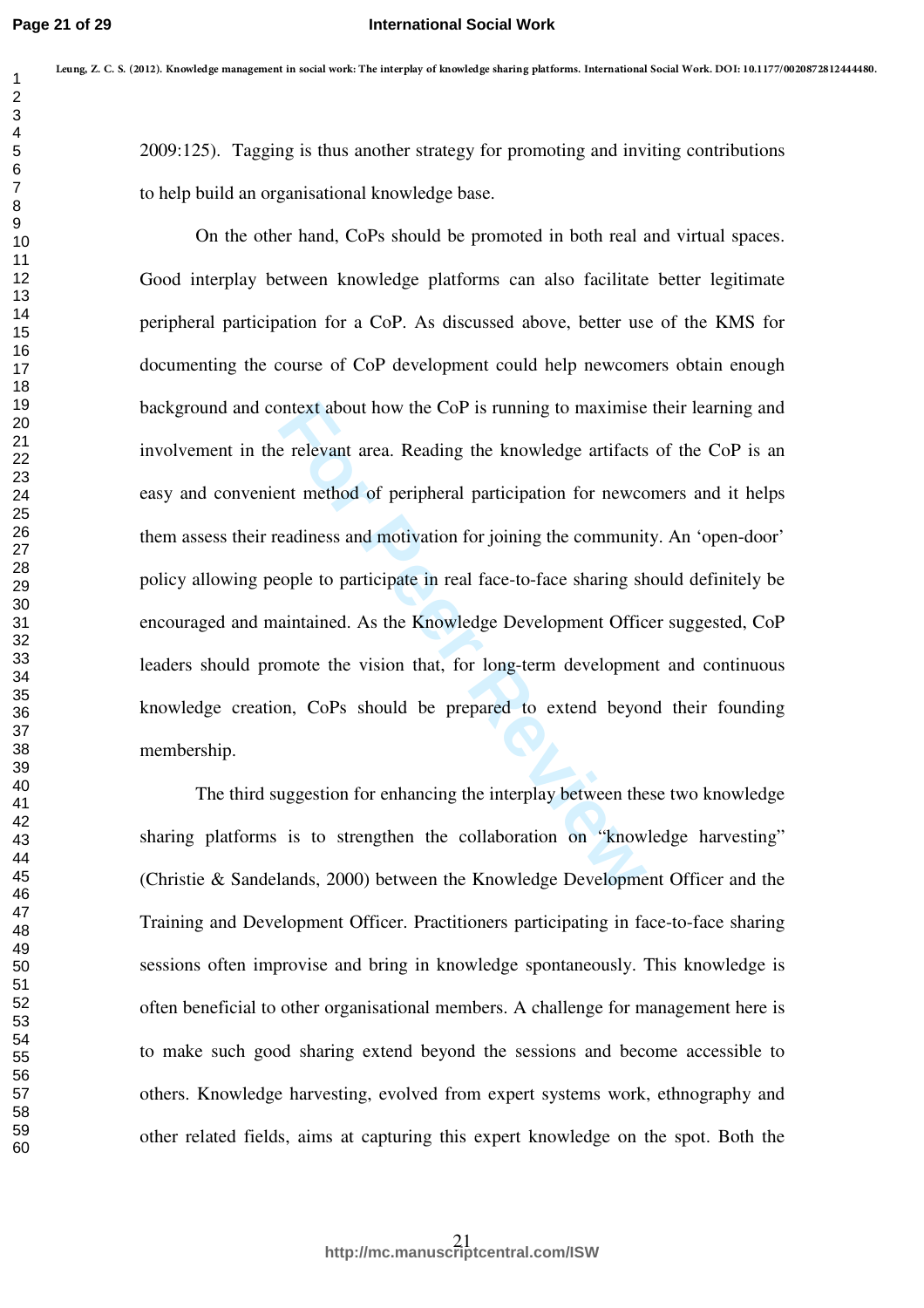Training and Development Officer and the Knowledge Development Officer in the Agency discussed understood their roles and responsibilities in this respect and agreed on the need for a better-coordinated effort in terms of knowledge harvesting.<sup>3</sup>

It should also be emphasized that commitment and continuous support from senior management is a must in order to make these suggestions workable and the improvements achievable. Management involvement in continuously steering the change effort, sustaining staff morale, cultivating the sharing culture, etc. are all considered essential conditions for success in knowledge management. Last but not the least, the success of a KMS should not be measured only by the level of usage or other system metrics; rather, it should be evaluated according to the impact it has on the quality of services received by clients as a result of knowledge sharing.

# **Conclusion**

taining staff morale, cultivating the sharing cu<br>al conditions for success in knowledge manager<br>sss of a KMS should not be measured only by the<br>ics; rather, it should be evaluated according to th<br>ces received by clients as Knowledge management is a new management area in social services. From the author's own experiences, many social service administrators have misunderstood this concept, regarding it as a fashionable replacement for the terms 'computer systems' or 'information technology', and are of the belief that to practice knowledge management is nothing more than building the relevant system and asking people to use it. Obviously knowledge management is more than just a computer system, and organisations have to take more than technical care to make a KMS work, and to work well with other knowledge sharing platforms. 1  $m_{\pi}y$  7. Comes the algorithm interded To the projection by dentisy for the formulation of the total members of the state of the content of the state of the state of the state of the state of the state of the state o

<sup>&</sup>lt;sup>2</sup><br>3 <sup>3</sup> Detailed steps with regard to knowledge harvesting for human services can be found in the online specialist library on knowledge management of the National Health Service, United Kingdom. (http://www.nelh.nhs.uk/knowledge\_management/km2/harvesting\_toolkit.asp).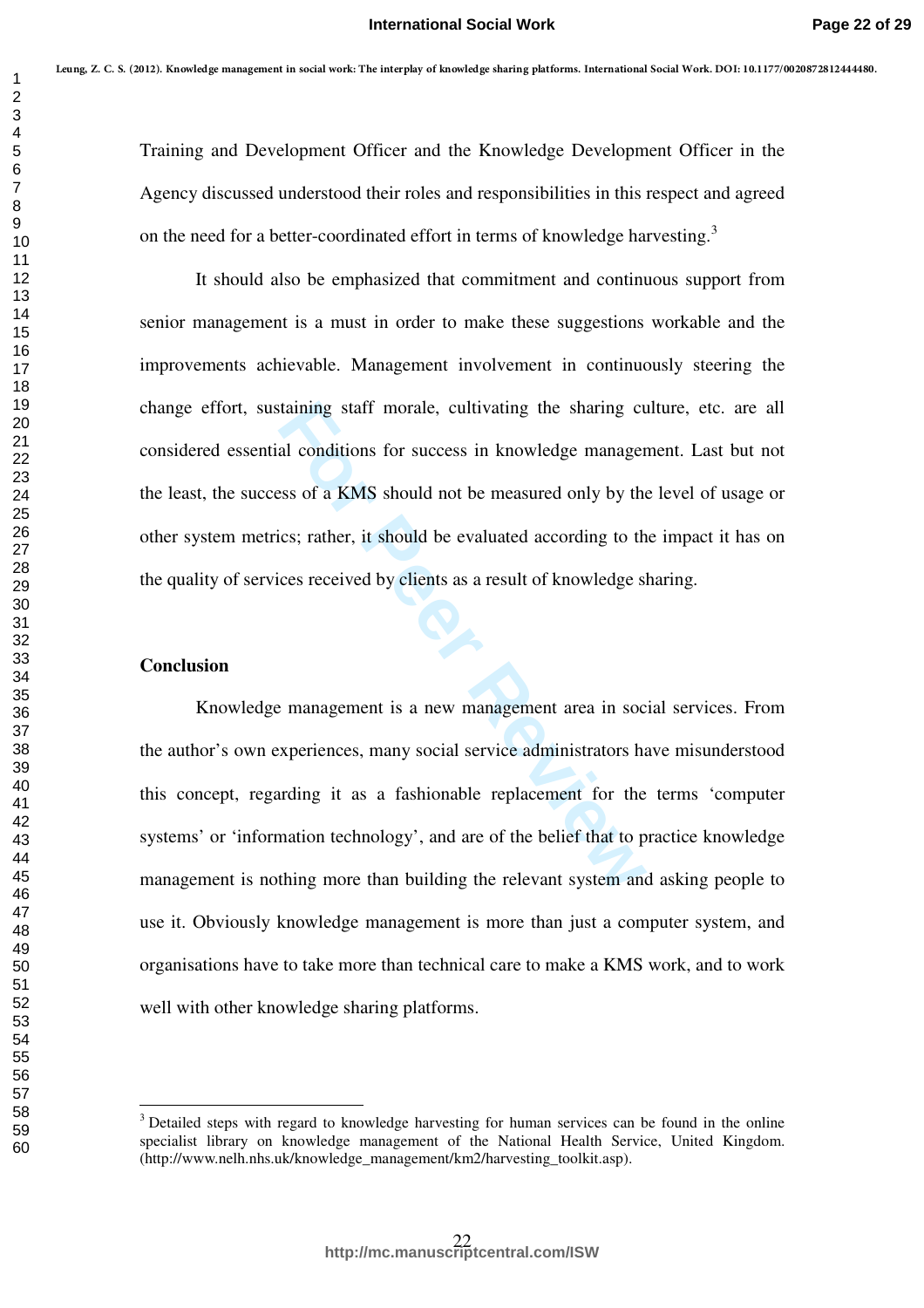ets. While some kinds of knowledge (or parts of l<br>ts, and effectively stored and disseminated by a<br>an only be adequately shared and learned through<br>rechnical and people-based methods of knowledge<br>ir own roles and positions Although the single-case design of this study may sometimes be criticized for its limited generalizability, it has extended the previous discussions of knowledge management in social work that have usually focused on the technical, humanmachine interface, or on administrative concerns (Rubenstein-Montano *et al*., 2001; Schoech *et al*., 2001; Stauss *et al*. 2009). This study shows that these concerns are in fact interrelated, since the knowledge to be managed within an organisation has, in practice, many facets. While some kinds of knowledge (or parts of knowledge) can be captured as artifacts, and effectively stored and disseminated by a computer system, other kinds/parts can only be adequately shared and learned through people-to-people interaction. Both technical and people-based methods of knowledge sharing should therefore have their own roles and positions within knowledge management practice. Social service administrators should understand the relationships involved in this and should facilitate good interplay among the various sharing platforms so as to achieve the desired outcomes. 1  $m_{\pi}y$  7. Comes transformation in the interpretation function interactive and the interaction of the interaction of the state of the state of the state of the state of the state of the state of the state of the state

#### **References**

- Alavi, M., & Leidner, D. E. (1999). Knowledge management systems: issues, challenges, and benefits *Communications of the AIS, 1*(2-36).
- Allatta, J. T. (2003). Structural analysis of communities of practice: An investigation of job title, location, and management intention. In M. Huysman, E. Wenger & V. Wulf (Eds.), *Communities and technologies: Proceedings of the first international conference on communities and technologies - C&T 2003*. Dordrecht: Kluwer Academic Publishers.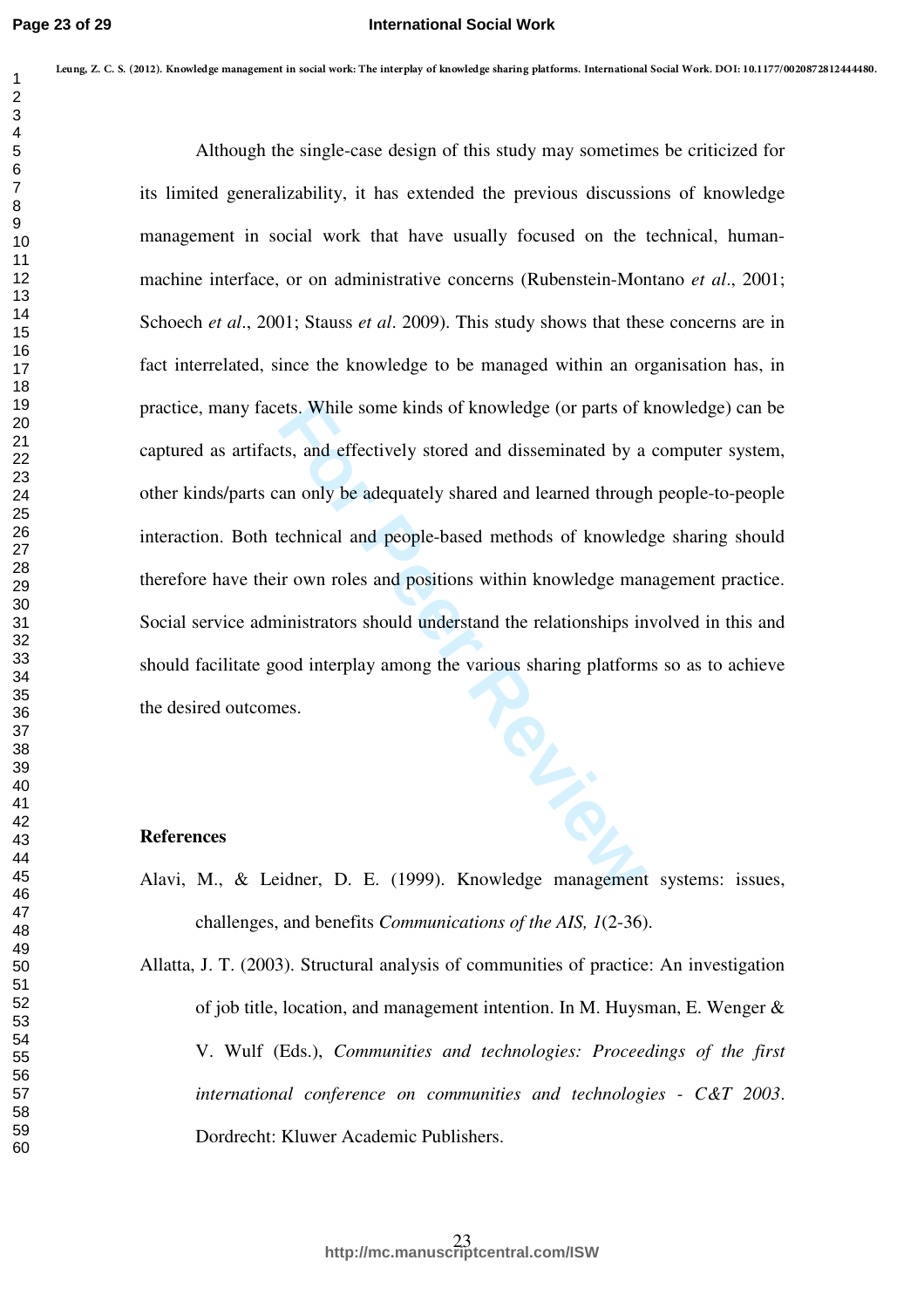- Ardichvili, A., Page, V., & Wentling, T. (2003). Motivation and barriers to participation in virtual knowledge-sharing communities of practice. *Journal of Knowledge Management, 7*(1), 64-77.
- Argyris, C., & Schön, D. (1996). *Organizational learning II: Theory, method, and practice*. Reading: Addison-Wesley.
- Baird, R., Deacon, S., & Holland, P. (2000). From action learning to learning from action: Implementing the after action review. In R. Cross & S. Israelit (Eds.), *Strategic learning in a knowledge economy: individual, collective and organizational learning process*. Boston, MA: Butterworth-Heinemann. 1  $m_{\pi}y$ 7 (1 (must kunsha mengum i markani Unimagny Pamery Amiry Amiry in terminates and in the intermediate state<br>
2<br>
Analytic A., Page, V., & Wouling, T. (2003). Motivation and Tarriers to<br>
2<br>
2<br>
2<br>
2<br>
2<br>
2<br>
2<br>
2<br>
2<br>
	- Christie, A., & Sandelands, E. (2000). The knowledge harvest: Ensuring you reap what you sow. *Journal of Workplace Learning: Employee Counselling Today,*  (3), 83-88.
	- Eisikovits, Z., & Guttman, E. (1983). Toward a practice theory of learning through experience in social work supervision. *The Clinical Supervisor, 1*(1), 51-63.
	- Follomenting the after action review. In R. Cross &<br>Fearning in a knowledge economy: individual<br>nal learning process. Boston, MA: Butterworth-<br>andelands, E. (2000). The knowledge harvest: F<br>ow. Journal of Workplace Learnin Gould, N. (2003). The caring professions and information technology: In search of a theory. In E. Harlow & S. A. Webb (Eds.), *Information and communication technologies in the welfare services* (pp. 29-48). London: Jessica Kingsley Publishers.
	- Holtshouse, D. (1998). Knowledge research issues. *California Management Review,*  (3), 277-280.
	- Kadushin, A., & Harkness, D. (2002). *Supervision in social work* (4th ed.). New York: Columbia University Press.
	- Karl, W. (2004). *People-focused knowledge management: How effective decision making leads to corporate success*. Boston, MA: Butterworth-Heinemann.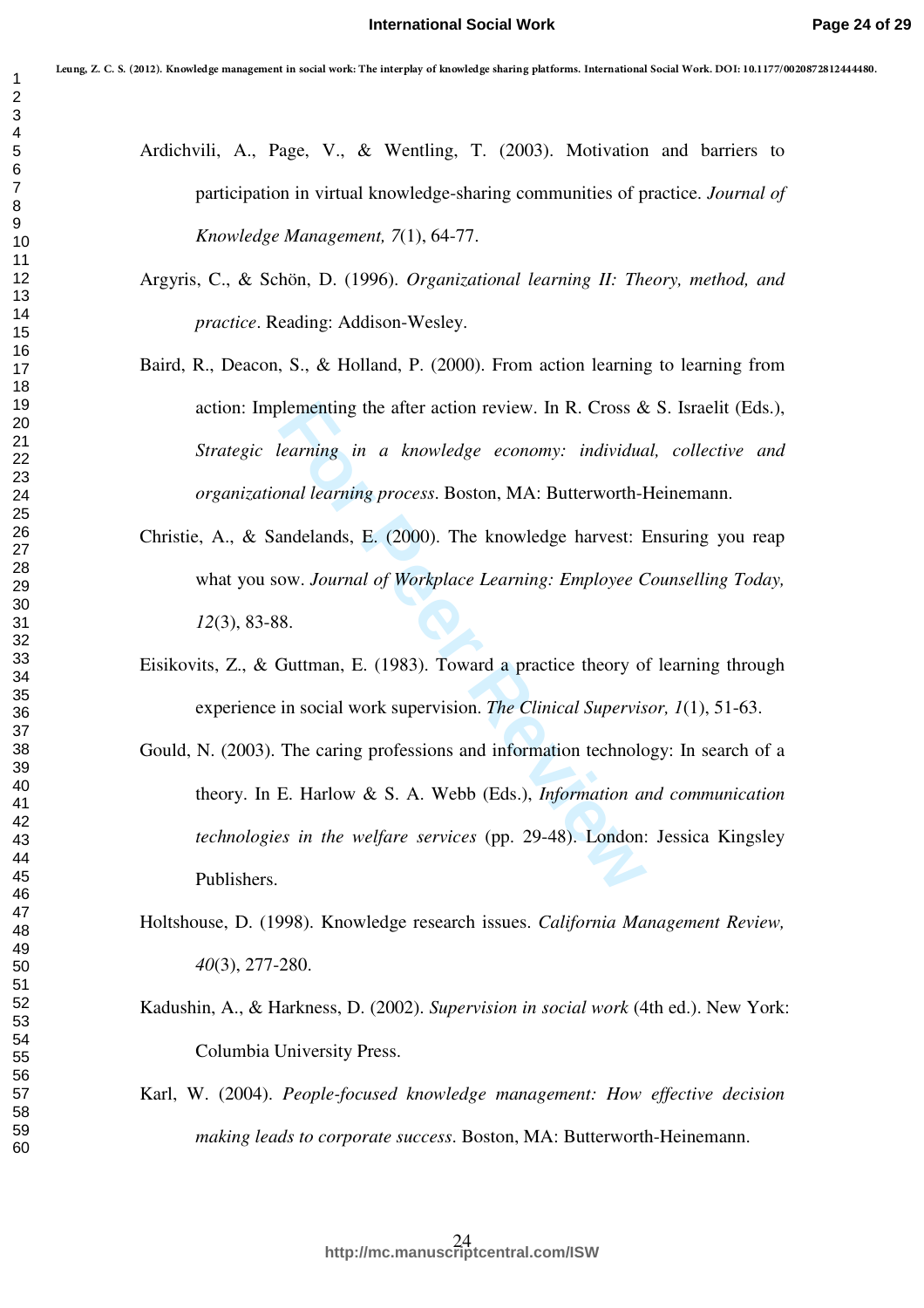Klein, W. C., & Bloom, M. (1995). Practice wisdom. *Social Work, 40*(6), 799-807.

- KM Forum Archives. (1996). *What is knowledge management?* Retrieved March 17, 2010, from http://www.km-forum.org/what\_is.htm
- Lave, J., & Wenger, E. (1991). *Situated learning: Legitimate peripheral participation*. Cambridge: Cambridge University Press.
- Leung, Z. C. S. (2007). Knowledge management in social work: Towards a conceptual framework. *Journal of Technology in Human Services, 25*(1&2), 181-198.
- framework. Journal of Technology in Human S<br>
2009a). Knowledge management in social work<br>
Hong Kong. Unpublished PhD, University<br>
on, United Kingdom.<br>
(2009b). Knowledge management in social<br>
of knowledge sharing in social Leung, Z. C. S. (2009a). *Knowledge management in social work - An organisation study in Hong Kong.* Unpublished PhD, University of Southampton, Southampton, United Kingdom.
- Leung, Z. C. S. (2009b). Knowledge management in social work: Types and processes of knowledge sharing in social service organizations. *British Journal of Social Work*, *39*(4), 693-709.
- Levy, M. (2009). WEB 2.0 implications on knowledge management. *Journal of Knowledge Management, 13*(1), 120-134.
- Pawson, R., Barnes, C., Boaz, A., Grayson, L., & Long, A. (2003). *Types and quality of social care knowledge Stage one: a classification of types of social care knowledge*. Retrieved April 2, 2004, from http://www.evidencenetwork.org/Documents/wp17.pdf 1  $m_{\pi}y$ 7 (1 επατετικαν) παρασκευτικαν πλευθεντικά γενικά μέσα το παρασκευτικά του που παρασκευτικά του παρασκευτικό του προσκευτικό του προσκευτικό του προσκευτικό του προσκευτικό του προσκευτικό του προσκευτικό του π
	- Reid, W. J. (2002). Knowledge for direct social work practice: An analysis of trends. *Social Service Review, 76*(1), 6-33.
	- Rosen, A. (2003). Evidence-based social work practice: Challenges and promise. *Social Work Research, 27*(4), 197-208.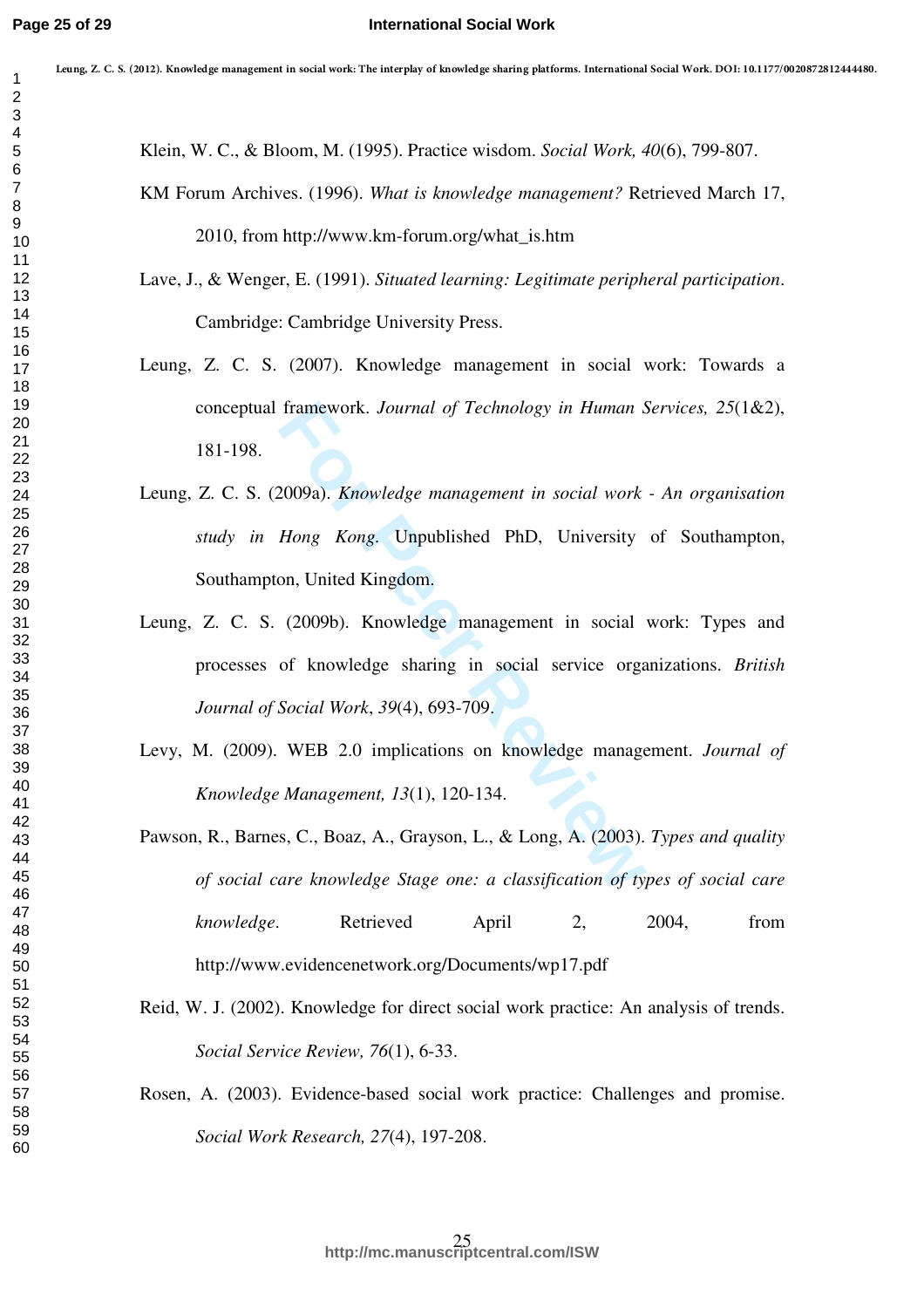- Rubenstein-Montano, B., Buchwalter, J., & Liebowitz, J. (2001). Knowledge management: A U.S. Social Security Administration case study. *Government Information Quarterly, 18*, 223-253.
- Schoech, D., Fitch, D., MacFadden, R., & Schkade, L. L. (2001). From data to intelligence: Introducing the intelligent organization. *Administration in Social Work, 26*(1), 1-21.
- Schön, D. (1983). *The reflective practitioner*. New York: Basic Books.
- Sheppard, M., Newstead, S., DiCaccavo, A., & Ryan, K. (2000). Reflexivity and the development of process knowledge in social work: A classification and empirical study. *British Journal of Social Work, 30*, 465-488.
- Smith, H. A., & McKeen, J. D. (2003). Creating and facilitating communities of practice. In C. Holsapple (Ed.), *Handbook on knowledge management: Knowledge matters* (Vol. 1, pp. 393-407). Berlin: Springer.
- The reflective practitioner. New York: Basic Boot<br>wstead, S., DiCaccavo, A., & Ryan, K. (2000). Function of process knowledge in social work: A<br>tudy. *British Journal of Social Work, 30, 465-488*<br>McKeen, J. D. (2003). Crea Stauss, K., Milford, T., & DeCoster, V. (2009). Implementing a knowledge management system in a school of social work: The possibilities, challenges, and lessons learned. *Journal of Technology in Human Services, 27*(4), 323- 338. 1  $m_{\pi}y$ 7 (1 (must emadop magnetic included the interpretation for the formulation of the formulation of the formulation of the formulation of the formulation of the formulation of the formulation of the formulation of
	- Tan, A. H. (1999). *Text mining: The state of the art and the challenges.* Paper presented at the PAKDD Workshop on Knowledge discovery from Advanced Databases (KDAD'99), Beijing, China.
	- Teece, D. J. (1998). Research directions for knowledge management. *California Management Review, 40*(3), 289-293.
	- Tsui, M. S. (2005). *Social work supervision: Contexts and concepts*. Thousand Oaks: Sage.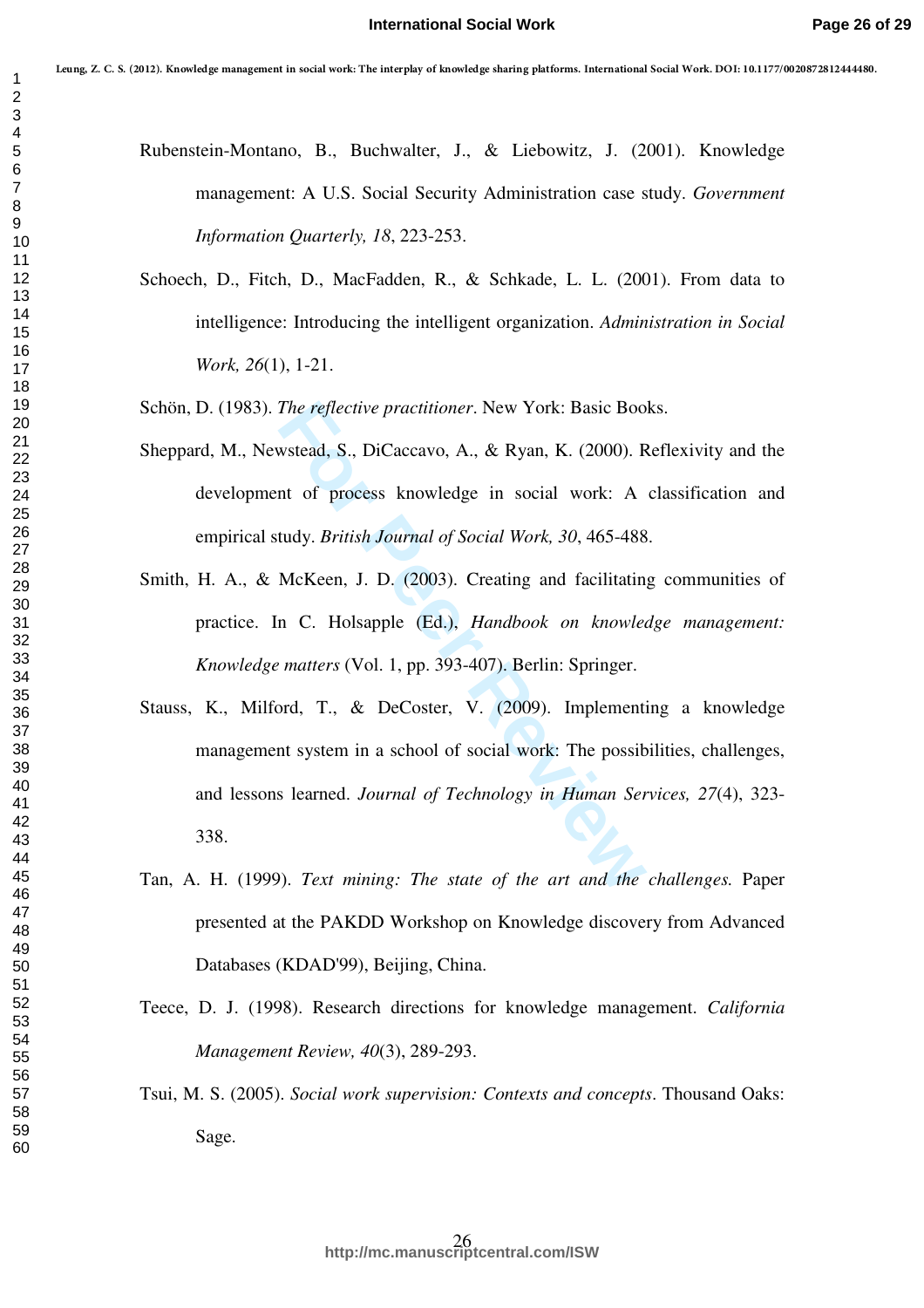| 1                             |
|-------------------------------|
| $\overline{ }$                |
|                               |
|                               |
|                               |
|                               |
|                               |
|                               |
|                               |
|                               |
|                               |
|                               |
|                               |
|                               |
|                               |
|                               |
|                               |
|                               |
|                               |
|                               |
|                               |
|                               |
|                               |
|                               |
|                               |
|                               |
|                               |
|                               |
|                               |
|                               |
|                               |
|                               |
|                               |
|                               |
|                               |
|                               |
|                               |
|                               |
|                               |
|                               |
|                               |
|                               |
|                               |
| 40                            |
| 4<br>1                        |
| 4                             |
| 43                            |
| 44                            |
| 45                            |
|                               |
| 46                            |
| 47                            |
| 48<br>$\overline{\mathbf{3}}$ |
| 49                            |
| 50                            |
| 1<br>5                        |
| 5,<br>$\overline{ }$          |
| 53<br>ś                       |
| 54                            |
|                               |
| 55                            |
| 56                            |
| 57<br>58                      |
|                               |
| 59                            |
|                               |

von Krogh, G. (1998). Care in knowledge creation. *California Management Review,*  (3), 133-153.

Wang, Y., & Fesenmaier, D. R. (2004). Modeling participation in an online travel community. *Journal of Travel Research, 42*(3), 261-270.

Wenger, E. (1998). *Communities of practice: Learning, meaning and identity*. Cambridge: Cambridge University Press.

Wenger, E., McDermott, R., & Snyder, W. M. (2002). *Cultivating communities of practice*. Boston: Harvard Business School Publishing.

Wenger, E., & Snyder, W. M. (2000). Communities of practice: The organizational frontier. *Harvard Business Review, 78*(1), 139-145.

Yang, J. (2004). Job-related knowledge sharing: Comparative case studies. *Journal of Knowledge Management, 8*(3), 118-126.

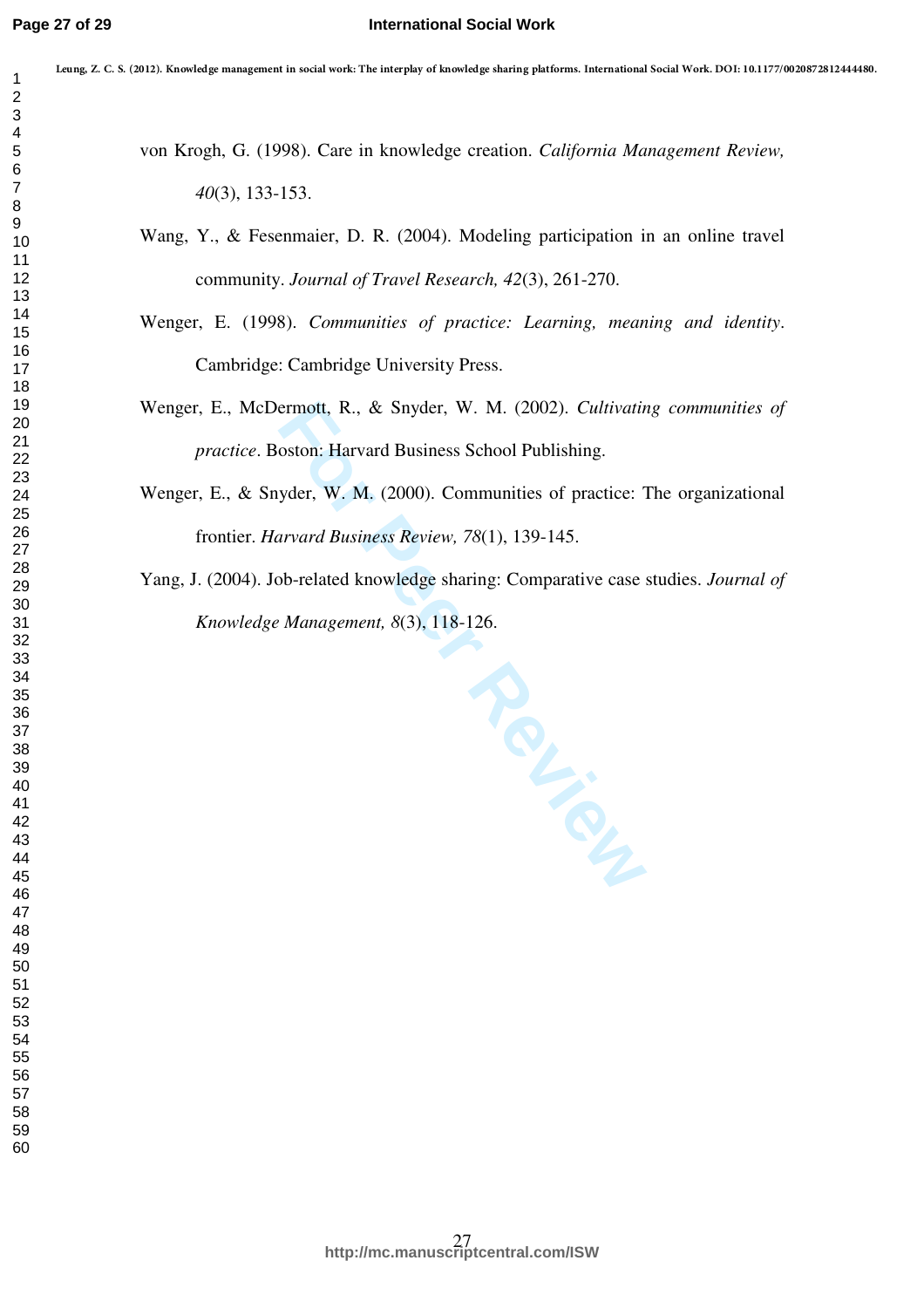# **Manuscript ISW-10-0120.R2: Responses to Reviewers Comments**

|     |                                                                                                                                                                                                                                                                                                                                                                                                                                                                                                                                                                                                                                                                                                                          | <b>Manuscript ISW-10-0120.R2: Responses to Reviewers Comments</b>                                                                                                                                                                                                                                                                                  |  |  |
|-----|--------------------------------------------------------------------------------------------------------------------------------------------------------------------------------------------------------------------------------------------------------------------------------------------------------------------------------------------------------------------------------------------------------------------------------------------------------------------------------------------------------------------------------------------------------------------------------------------------------------------------------------------------------------------------------------------------------------------------|----------------------------------------------------------------------------------------------------------------------------------------------------------------------------------------------------------------------------------------------------------------------------------------------------------------------------------------------------|--|--|
| #   | <b>Comments of Reviewer 1</b>                                                                                                                                                                                                                                                                                                                                                                                                                                                                                                                                                                                                                                                                                            | <b>Response / Action Taken</b>                                                                                                                                                                                                                                                                                                                     |  |  |
| 1.  | p. 2: The first paragraph of the introduction needs<br>some revision. It does not seem to flow very<br>logically. First the author starts out with a sentence<br>about knowledge management in social service<br>organizations (which seemed vague because of the<br>word 'experimented with'), then s/he argues that<br>conceptual discussion of the term has not received<br>much attention. This part is unclear. What does the<br>author mean by 'conceptual discussion'? Please<br>start with a brief discussion about what knowledge<br>management is and what it entails. How has<br>knowledge management been used/applied in<br>social services? All this should be the first<br>paragraph of the introduction. | Revise accordingly $(p.2, line 5-22)$                                                                                                                                                                                                                                                                                                              |  |  |
| 2.  | p. 3, line 5-7: Please change 'sees' to 'perceives'.                                                                                                                                                                                                                                                                                                                                                                                                                                                                                                                                                                                                                                                                     | Revise accordingly $(p.3, line 12)$                                                                                                                                                                                                                                                                                                                |  |  |
| 3.  | Also, what do you mean by 'evidence-based<br>school'? What is 'the other school' called?<br>The author suggests a 'conceptual framework for<br>discussing knowledge management in social work'.<br>So what is this framework called?                                                                                                                                                                                                                                                                                                                                                                                                                                                                                     | • The other school can be<br>characterized by Schön's concept of<br>"reflective practitioner"; respective<br>idea added accordingly. (p.3, line 21)<br>I haven't given a specific name for<br>the framework. The full reference is<br>put back now (as hopefully the editor<br>will recommend the publication of<br>this article) $(p.3, line 38)$ |  |  |
| 4.  | p. 4: Where was the 'Agency studied' established?<br>Hong Kong? For whom does the 'agency' serve?<br>Young people with behavioral problems? Young<br>people with mental health problems? Runaway<br>youth? Please provide a little more information and<br>what kinds of services it provides.                                                                                                                                                                                                                                                                                                                                                                                                                           | • Yes, the Agency is located in Hong<br>Kong. Examples of types of services<br>provided are added too. (p.4, line 12)                                                                                                                                                                                                                              |  |  |
| 5.  | The knowledge management initiative was<br>introduced in 2002. By who--the author? Who<br>were the relevant stakeholders?                                                                                                                                                                                                                                                                                                                                                                                                                                                                                                                                                                                                | • The Agency's senior management<br>initiated the KM practice. Revise<br>accordingly (p.4 line 33-36)                                                                                                                                                                                                                                              |  |  |
| 6.  | What knowledge and skills were required? (Line<br>38)                                                                                                                                                                                                                                                                                                                                                                                                                                                                                                                                                                                                                                                                    | Example added $(p.4, line 47-50)$                                                                                                                                                                                                                                                                                                                  |  |  |
| 7.  | "and promote knowledge creation by cultivate a<br>culture of sharing" is vague. What kind of<br>knowledge? Sharing with whom?                                                                                                                                                                                                                                                                                                                                                                                                                                                                                                                                                                                            | Examples added $(p.5, line 7-15)$                                                                                                                                                                                                                                                                                                                  |  |  |
| 8.  | Can you provide more info on Knowledge<br>Development and the Training and Development<br>Officer"? For instance, what branch is this under?                                                                                                                                                                                                                                                                                                                                                                                                                                                                                                                                                                             | • The two officers are under one of the<br><b>Assistant Directors. Information</b><br>provided accordingly (p.5, line 17-<br>19)                                                                                                                                                                                                                   |  |  |
| 9.  | p. 5: 'artefact' (Line 19) should be 'artifact'                                                                                                                                                                                                                                                                                                                                                                                                                                                                                                                                                                                                                                                                          | • Revise accordingly (various pages)                                                                                                                                                                                                                                                                                                               |  |  |
| 10. | There needs to be a sentence or a brief paragraph<br>that logically links the last sentence and the<br>Methodology section (transitional sentence is<br>needed). It feels fragmented and disjointed.                                                                                                                                                                                                                                                                                                                                                                                                                                                                                                                     | A transitional sentence is added (p.6,<br>line $10-12$ )                                                                                                                                                                                                                                                                                           |  |  |